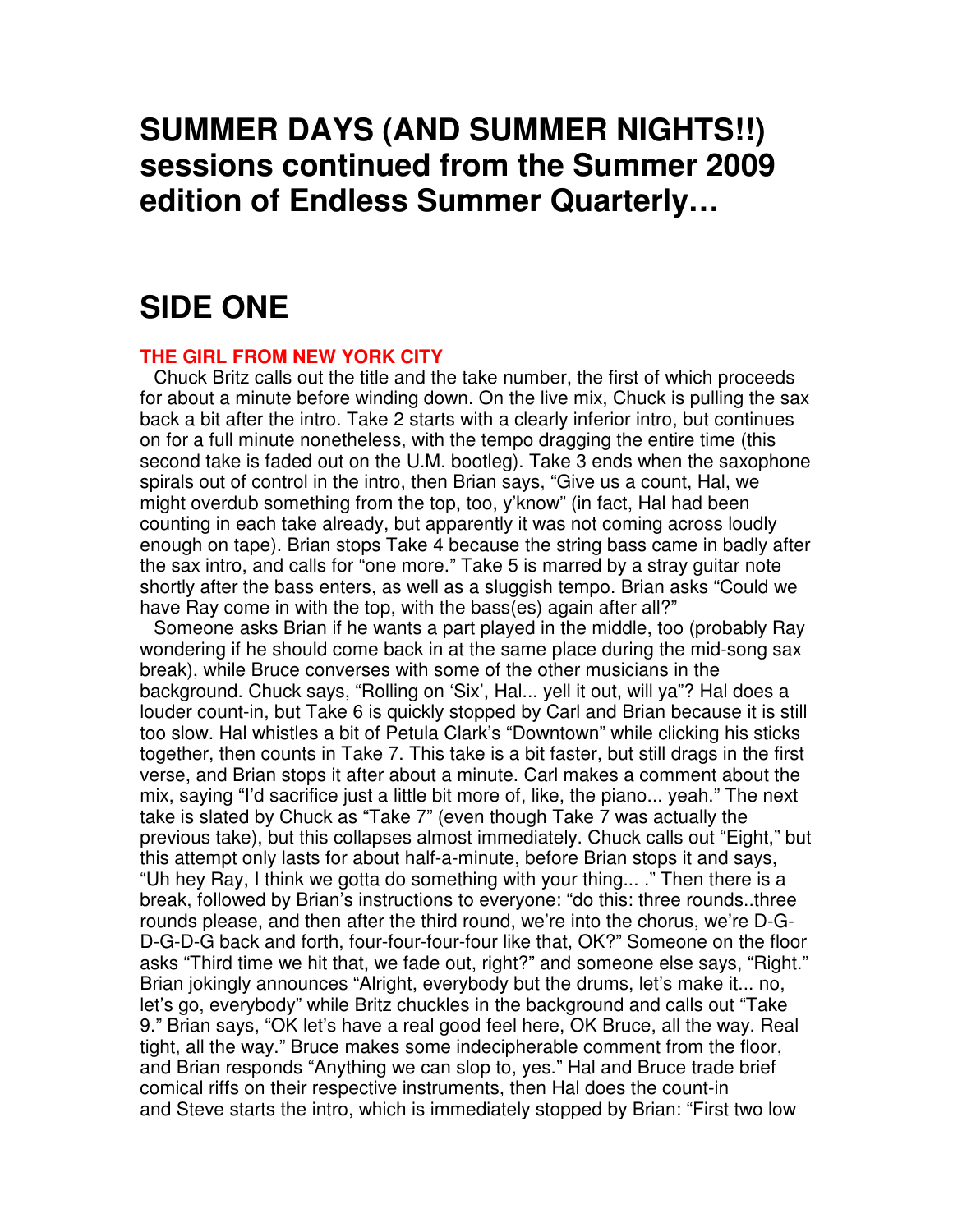notes, make 'em strong."

Chuck calls out "Ten!," but this take is stopped almost as quickly when Brian says, "Somebody's off, out-of-key." Carl says, "Stand-up bass is a little tiny-bit flat." Brian asks to hear Cliff Hils' stand-up, followed by Ray's Dano, but they sound perfectly in-tune, so he asks to hear Steve's tenor sax. It's determined that the sax was off on the high Gs and Cs, so Brian instructs Steve to "try to be right on it." "Take 11" (actually Take 12, since there were two "Take 7"s) is preceded by another comical drum roll from Hal, and although this time Carl's twangy notes don't sound quite right, Brian is apparently OK with it, as he allows the take to continue until Bruce stops it by playing some fast descending piano riffs. Brian asks "What happened?" and Bruce explains that he messed up. Brian calls out "OK let's have a real big ballsy take, then that'll be about it, OK?

Here we go!" Brian stops "Take 12" as soon as it begins, saying "Steve, you're weak y'know, hit it right on it." Carl demonstrates on his guitar how Steve needs to play the first two notes. Hal counts in "Take 13," but Steve misses his intro, so Hal does yet another comical drum roll as the musicians chuckle. The next take, although unslated, is apparently considered "Take 14" (really Take 15). Brian is dissatisfied, and stops it right after the sax intro, saying "Aw, we... we... c'mon, let's hit it hard, everybody, c'mon... here we go!." Chuck calls "Fifteen," and the next take (with Carl adding an extra little lick at the beginning) survives for a total of a minute-and-a-half before someone hits a bad chord. Brian says, "OK, let's go. Let's do another one." Bruce and the other players on the floor converse for a spell, then Chuck says, "OK here we go guys... Take 16." Brian says, "Steve, hit your first two notes 'da', straight, y'know... that C's flat... ." Steve practices his first two notes a couple of times, then Brian says, "OK, right on the C, let's go." The complete "Take 16" (really Take 17) is a cooker, but still a little loose, and they manage to improve upon this and absolutely nail it on the next take. The high-register Dano bass notes heard only sporadically in earlier takes are played in every chorus of the final take, and Al's rhythm guitar is more lively and audible this last time around as well. At the end, Brian hits the talk-back and says, "OK cool, let's give it a listen, I think that's it."

#### **THEN I KISSED HER**

The U.M. presentation starts with 3:22 worth of rehearsals. The first runthrough ends abruptly as Brian stops things to inform Dennis that he needs to play only on the first beat of every bar in the intro. Dennis responds "No! It's the two and four," and Brian replies "No it isn't, you do that the second verse." Dennis says, "Oh, I'm sorry... ," and then tells the others, "I thought he wanted two-four." On every run-through as well as the actual takes, Brian does the count-in, then there is several seconds of silence before the band commences playing; this gap would later be filled on an overdub by the guitar intro. Brian plays the bass part with his left hand on the piano while banging out the chords with his right hand. Dennis' drums are treated with a huge reverberation from the echo chamber, adding a Spectorian majesty to the recording. After a couple of run-throughs, Brian asks "How's it sound?," and Chuck replies "Good!." Carl, sitting in the booth next to Chuck, says, "Brian, it bothers the shit out of me to hear no bass, though." Brian responds "We're gonna overdub it... ." Chuck says, "Let's go, you wanna put one on?" Carl says, "Hey, can you give Dennis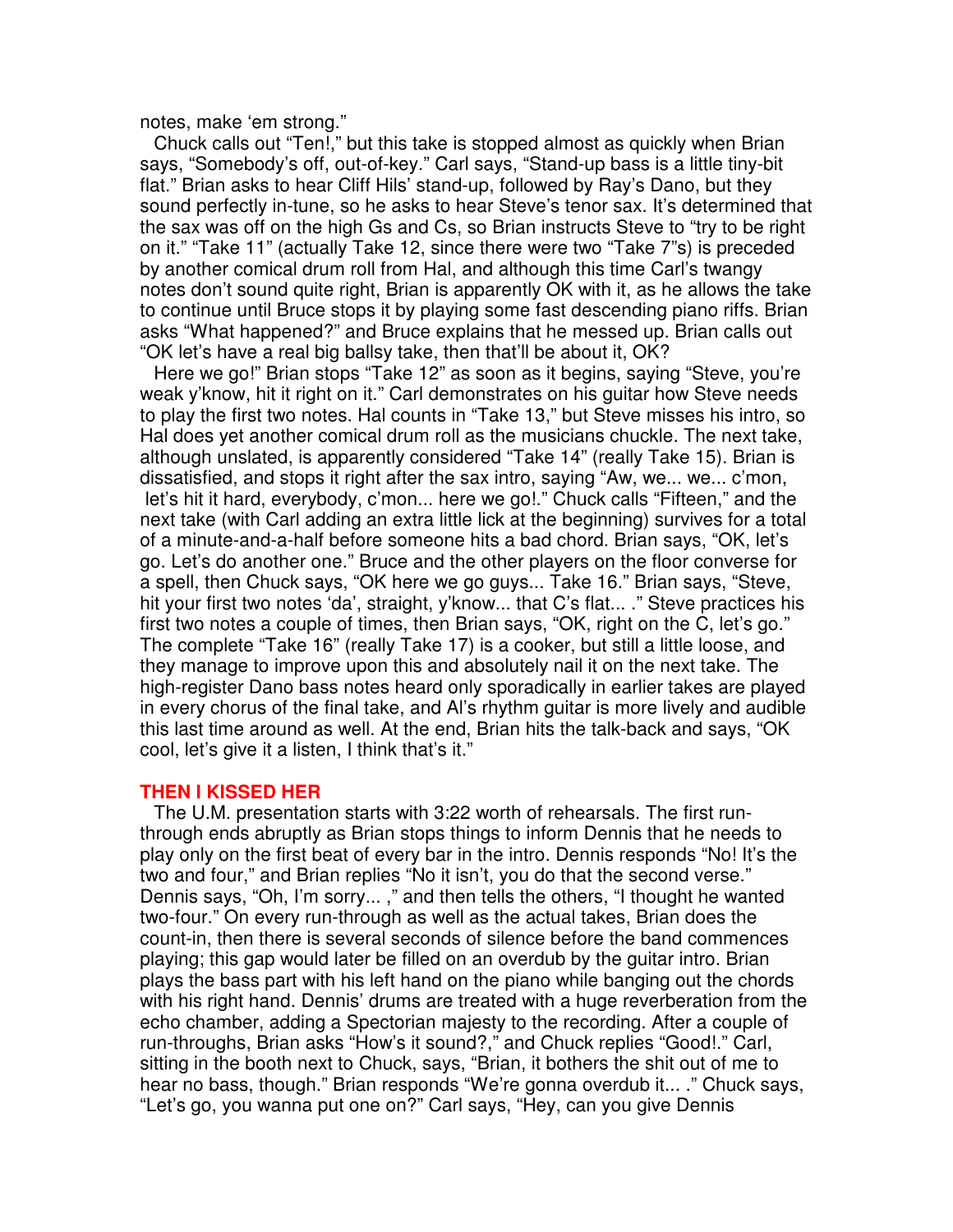earphones?" Ron replies "He has earphones, Carl," and Dennis says, "I don't need 'em." Brian calls out to Dennis, "Hey, put 'em on" and Dennis says, in a mock exaggerated voice "I don't need it!." Chuck says, "Here we go, 'Then He Kissed Me', Take One," and Carl, who has been tuning up his guitar, hits the talk-back and declares "We're ready." Prior to the start of the first proper take, Brian tries to instruct Dennis on how he wants the drums played after the first verse: "Dennis, from now on, it's two... " and Dennis, evidently thinking he's still talking about the first verse, says, "Naw, it's one... ," but Brian corrects himself by saying "From then on out it's two-four, OK?" Dennis says, "Alright," then Brian uses his piano to demonstrate the last verse for him, with Dennis and Ron eventually joining him. Brian says, "Now be ready to go to that, I'll show you," to which Dennis responds "I know" and Brian says, "OK... ." Chuck again calls out for Take One, and Brian says, "Push all the way, OK Dennis?" and then counts it in. This first take doesn't make it very far before they all stop playing at once and Brian asks "Are we alright?" Carl says, "I don't hear enough of your left hand," Brian asks "You don't?" and Carl matter-of-factly replies "No." Brian briefly runs through his piano part, Carl says, "Better" and Brian calls out "Here we go!." Take Two follows, but breaks down prior to the second verse. Brian calls "One more!," then does a run-through with Ron, which fades out on the U.M. disc. The third take is short-lived, lastly about 40 seconds, but the fourth makes it about halfway through the second verse before petering out. Brian apparently thinks Ron is falling behind the beat with the tambourine, but Ron says, "I don't think I'm lagging," and Carl agrees: "Doesn't sound like he's lagging." "Alright then" Brian concedes, "One more." Takes 5 and 6 are brief attempts that break down; after the second of these, Carl says, he still doesn't hear enough of Brian's left hand, to which Brian responds "It's alright, we'll make it with the bass." Take 6 is soon stopped by Carl, who says, "Brian, I'm sorry but a string broke." There is a break in the tape where Carl apparently replaced the broken guitar string. The tape resumes with Brian explaining the bridge to the others. Carl says, "It goes da-DA-DA-DA-DA-DA-DA-da-da-da-DA," then asks "Are you only going to do one bridge, Brian?" He has to ask him again, because Brian has begun playing "Be My Baby" on the piano, a song which even in 1965 apparently had the ability to send Brian to another dimension. When he snaps out of it, Brian replies "Yes" and Carl asks "OK, it's after the second verse?" Brian says, "Yeah, and after that we go back to the last verse, and then it goes... instead of going into that little instrumental break, forget it, we'll just go: " and then plays the main riff to show how the song will fade out. Next up is Take 8, but it quickly breaks down. Take 9 collapses soon into the second verse and Brian asks Dennis if he was "late on that pickup?" Dennis asks "What's the difference between that and a roll?" and Brian says, "OK forget it, if it's not in there, forget it." Dennis continues to protest "I wasn't late!," while Chuck and Brian call for the next take. Take 10 also fails to get beyond the middle of the second verse. Brian gives Dennis some more performance pointers, and Chuck hits the talk-back to say "Hit your bass drum, Dennis." Dennis complies, and Chuck says, "OK... Here we go, Take 11." This attempt doesn't quite make it to Verse Two; Dennis says, "I'm not rolling... !," to which Brian responds "You're supposed to come right in on the two-four beat on the second verse... you missed it." Chuck calls "Take 12," there is some further discussion between Brian and Dennis about the transition into Verse Two,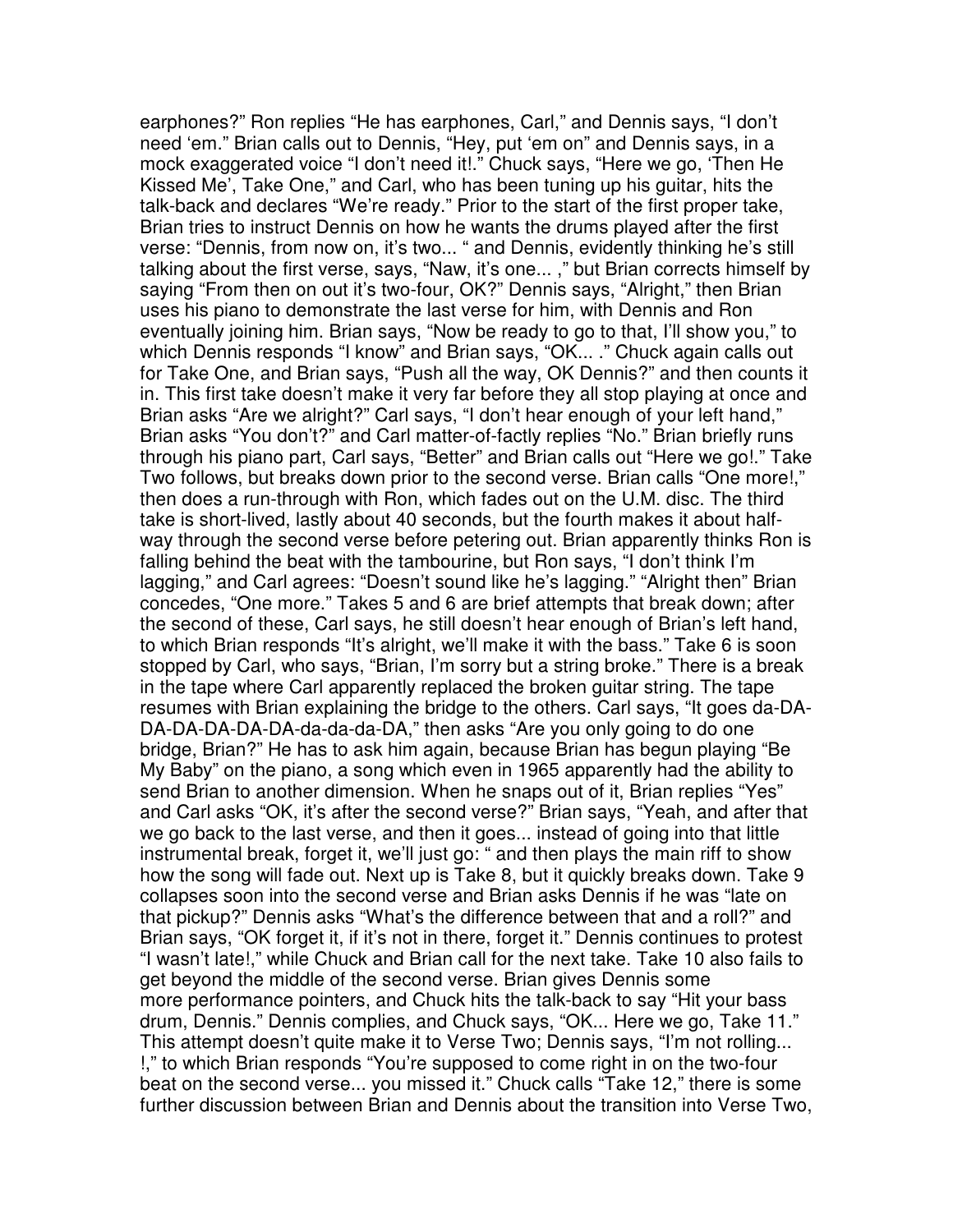and then a twelfth take that last about 45 seconds. Ron, who is apparently seated at the organ while playing the tambourine, asks "Brian, why'd you stop?," and Carl comes over the talk-back, saying "I thought I heard a note, it's coming from the organ... I thought I heard four notes in there; Ron, keep your foot off the pedals." Ron replies, "They're not even on!." Dennis impatiently rattles his rims with his sticks while playing his bass drum, and Brian calls out "Go man!." Chuck slates Take 13, then says, "Denny, I have the bass pedal hot as a cannon." Take 13 is immediately marred because of some discordant playing. Chuck says, "Here we go, Take 14," and Brian, apparently referring to either Dennis or Ron, says, "Better be ready Jack, because he's gotta go in three minutes," then immediately does the count-in. This take is blown for the same reason as the previous one, and Carl calls out "Something happened to the guitar, OK?" Carl then quickly retunes the new string, and Take 15 follows, but this lasts for only a half-minute. Dennis asks "What's wrong?!" and Brian, impatient that time is running out, announces "He's gotta go!" Take 16, the only full take of the bunch, follows and becomes the master. Following the completion of the basic track, two instrumental overdubs were laid down on the remaining tracks of the first-stage tape. The first of these consists of Carl's 12-string acoustic lead guitar playing the signature riff in the intro and throughout, the bass guitar (played by Brian), and an organ part (which we can assume is played by Bruce).

For the second overdub, Carl added some minimal rhythm on the acoustic guitar, Bruce played some more organ, and a tympani was struck in a couple of places, probably by Brian. A reduction mix down to a single track of a secondstage tape was made, and at a later date, presumably the next time Alan and Mike were in Hollywood, the vocals were added. Although he probably knew ahead of time that he was singing the lead, Al was apparently unaware that there would be background vocals laid down while he was doing it; at the beginning of the first vocal track, he can be heard asking Brian "What's Carl doin' here?" Brian's reply is "We're gonna sing background on the second verse," which they do in the form of some wordless "oohs," with Mike adding a bass voice when these turn into "ahhs" in the second half of the verse. Mike also joins the others in a four-part harmony on the title line. Al was a wise choice for the lead on this song; his delivery is clear and bright, with just a touch of graininess, and it evokes a wholesome "boy-next-door" image. On the line "and always be right by my side," an extra dose of chamber echo is applied, causing that line to jump out at the listener in a very effective way.

#### **SALTLAKECITY**

The rehearsal seems to continue from this point on U.M., Track 1, which begins with the studio band jamming on a really loose rendition. Brian calls out "Carol, you're playing it too hard... we're getting too clicky. Can you play it a little softer?," and Carol can be heard asking "Me?" Brian replies "Yeah, you're playing your strings too hard... 'cause we're getting an awful much of a break-up sound." Carol confirms "Is it me that you're talking about?," and Brian replies "Yes, Carol," so she says, "Oh, OK. OK, I'll turn the break-up sound off." Right then, Chuck adds the tape delay that will be a major feature in this production, especially on the two bass guitars. One of the male musicians, possibly Jerry Cole, excitedly says, "Wooh! Look at that, look at that, look at that!! Did you ever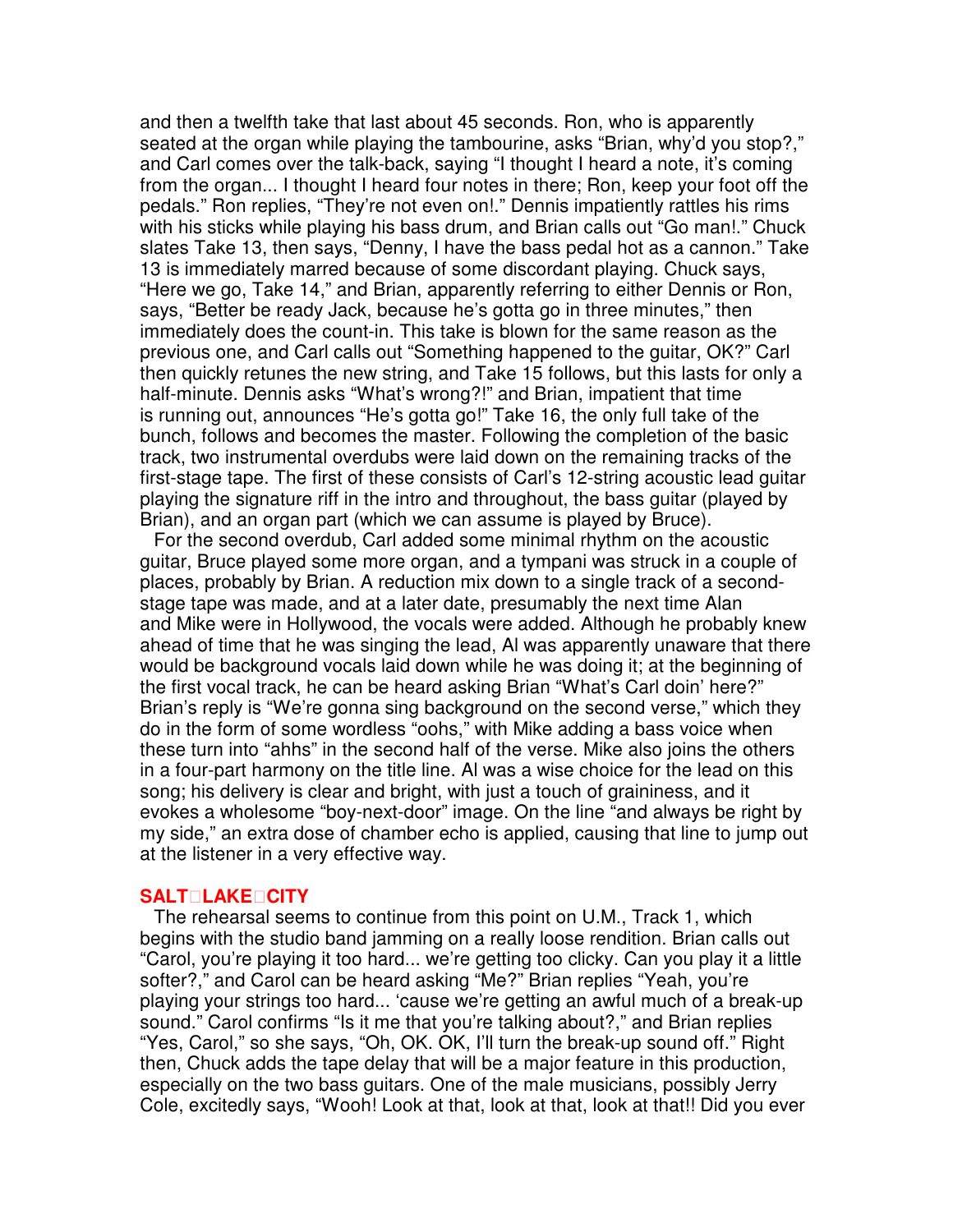see anything like those in your life?! Boy, you have been home for a long time, haven't you!" amid much laughter. Howard and Jerry begin to jam a bit on their respective guitars, then Brian asks "Hold it Jerry, please." They pick up with a run-through of the first "Letter B" section, then Brian stops them to give some instruction to Billy Strange, who is playing tambourine on this session: "Hold it please, it's: bomp-bomp, quarter notes after that, Billy... Billy, come in with quarter notes, please." Brian then turns his attention to the sax section: ."..One horn starts it: 'DA-da-da-da, DA-da-da-da-da', another horn adds: 'DAda-da'... OK, here we go please." In this sax solo, Jay enters first with the riff in Eb on his baritone, and is joined on the second rep by Steve, using the lower notes of his tenor to exactly double what Jay is playing. When, in the final take, Jay moves the riff down to Ab on the next chord, Steve plays some higher notes since the tenor sax is incapable of playing that low (the notes referred to here are those sounded, not written, since the saxophone is a transposing instrument). Plas Johnson's second tenor sax is used for a soft background pad in conjunction with Roy Caton's trumpet. They do another run-through, but stop at the point where Carol plays her riff in the little break (where the vocals sing "Salt Lake City") because she seems unsure of the timing. Brian, sounding a bit frustrated that others can't just hear it the way it sounds in his head, sighs and says, "It's like this, Carol... Carol, it's gonna go 'bomp BOMP bomp... bomp... BOMP... bomp... DIT-DONT-DIT-baaa'... and ya gotta, when Hal goes BON-BON-BON, everybody hits, OK?... for the fade. Can we try that please, from the horn break? Let's have a little Steve to start, or whoever... ." Steve counts it in by saying "One-two-three-Jay!" and Migliori starts the riff. At various points between takes, Howard Roberts plays some chiming guitar in the background reminiscent of the "Don't Worry Baby" break. Once they complete the fade run-through, Brian asks if they can play the whole thing, "from the intro all the way through the thing" as Carl, sitting in the booth, riffs away on his 12-string in the background. First, Frankie Capp asks "Do we play the downbeat on the two rubato bars?" (the answer is "No"). Brian asks "Hey, Frankie, what are you doin' with that last thing when Carol does it?" (meaning the break where Carol plays solo for a few notes). Frankie replies, "I'm not doing anything there, but when the horns are playing DA-de-da-da." Brian responds "Good. Can we take it from the intro on... can I hear Leon just for a second." One of the other musicians says, "Leo, play!" and from that point on Hal and the other guys can be heard making "Leo the lion," jokes whenever Leon is requested to do something (i.e., Carol calls him "Lion-hearted"). Leon runs through his organ part (including a fairly involved lefthand line on the lower manual). Brian asks, "Can I hear another stop for a second... Another stop... fool around with stops!... I'm talking about that left thing, the black keys... punch it." Hal says, "Punch the button... that's it!" and Leon tries various combinations of organ sounds. Brian finally decides "Go back to the original one, it was good." Someone on the floor asks "Do they know that this microphone is not going in?" and Hal responds "They're taking it direct." Brian says, "OK fine, from the intro please." They try another run-through for about a minute, until Brian stops things and says, "Too much percussion. Percussion's leakin' all over the place; you gotta play it farther away Billy-boy" and Hal says, "Next door, Billy." Brian then asks to hear Frankie and Leon "for the blend of those two things, and we can make it take off." Frankie asks "Isn't it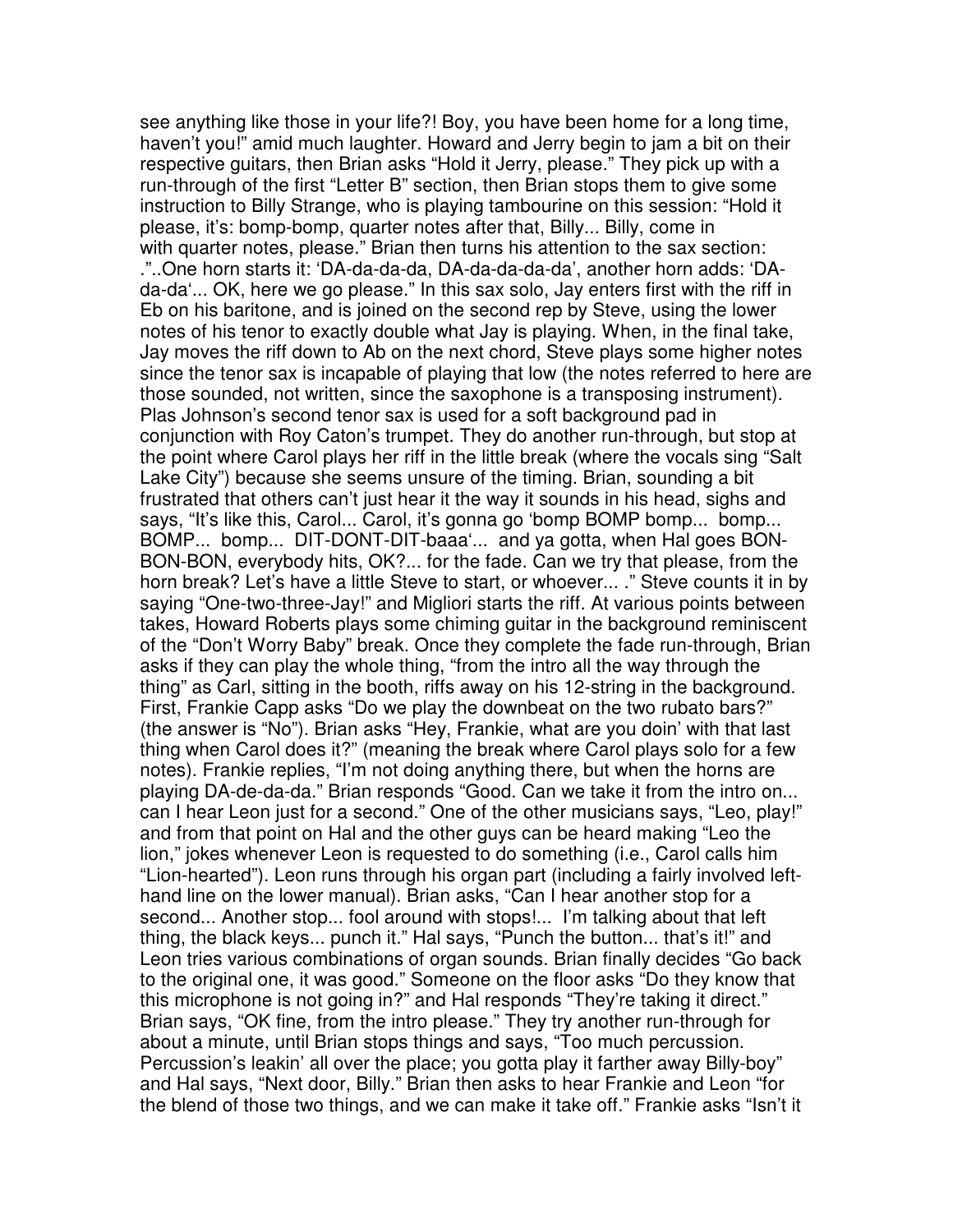too fast?," to which Hal replies "Yeah, don't worry about it" and Brian concurs "It's OK, I think we... let's just try that sound between you and Leon." Those two then run through the main riff on vibes and organ. Brian asks "Hey Frankie... lemme hear you play lower than that." Frankie tries that, but says, "I can't play that low." Brian says, "Play it up there, you sounded good up there, that's good, make sure you hit all the keys even, though... Alright, can we make this thing now? OK, fine. A little bit slower now, about like this: one... two... one-twothree-go like that, OK?" After some further discussion by the players and another demonstration of the tempo by Brian, Frankie asks Brian if he wants his two vibe notes in the intro, Steve and Hal tell Frankie that they're "rolling," and Brian says, "Yes, Frankie, go ahead!." Frankie says, Shuddup, all the rest of you" while Hal clicks his sticks to establish the tempo. Steve says, "Remember Eastern Airline" and Carol laughs. This run-though is stopped by Brian because Hal's pickup at the end of the intro was bad. The next performance makes it to the end of the first verse, but the tambourine playing still bothers Brian: "No please, can I just have a 'chink-chink-chink' please on that part, Billy... yes, a CHINK-CHINK-CHINK-CHINK... quarter-notes!... just quarter-notes, just hit it through... like that," he says,, demonstrating with his hand on a flat control room surface. "Actually, to tell you the truth, I'd like quarter-notes through the song, uh Billy, all the way through it please, when you come in... and drop out those points, but all quarternotes please, just quarter-notes. Can we have it again, please? Here we go... ."

The next run-through includes some louder vibe notes on the introduction. Billy's tambourine re-enters shortly after Carl's guitar and the piano come in. At this early point in the song's development, at the end of the break in which Carol plays her intro riff solo, the horns still come in sounding a triad chord, an idea which is later abandoned, just as it was for the intro itself. This run-through makes it to the sax solo before Brian hits the talk-back and says, "OK... we had a bass muff there, that's alright... Sounded very good, OK let's do it again please, from the top, sounds very good."

Hal plays his pick-up fill on the drums and asks "Do I do bass drum through that?," and Brian replies "Yeah, sounds great, Hal." Hal clarifies his question, which is: should he play his bass drum through the sax solo. Brian answers "Come in when the second horn does... second two bars." Brian then asks "Billy, you gonna pound that thing now when it, uh, you can hit it a little harder when the horns, second time, one horn, then the second horn, you come in with Hal's uh, bass thing, hit it a little harder there. Alright, can we do it again please, and Frankie, you wanna knock off those little things you do before the 'A' starts?... Nothing before 'A', Frankie. OK here we go. (to Chuck) What is this? This is gonna be 'Salt Lake City', Take One. Here we go." Brian stops Take 1 in the intro and calls for "One more." He asks "Did you take your highs back off your guitar, Carol, to start it off?... For the verses, all the highs off, and then whack it off after, uh... then, yeah, OK (laughing)... then take it off... that doesn't sound good, either!" Someone in the booth, possibly Howard Roberts, says, "Brian wants to get it whacked off" and Brian laughingly says, "Shut up... Can you do that, Carol, successfully?... After eight, can you start whacking off?... Whack off for eight, then take a rest... then lay out for eight, then start whacking at twenty-four... ." As the laughter in the booth and on the floor continues, Carol asks "What happens with Jerry?" Hal or someone says, "You can't jerk it off any more, Carol,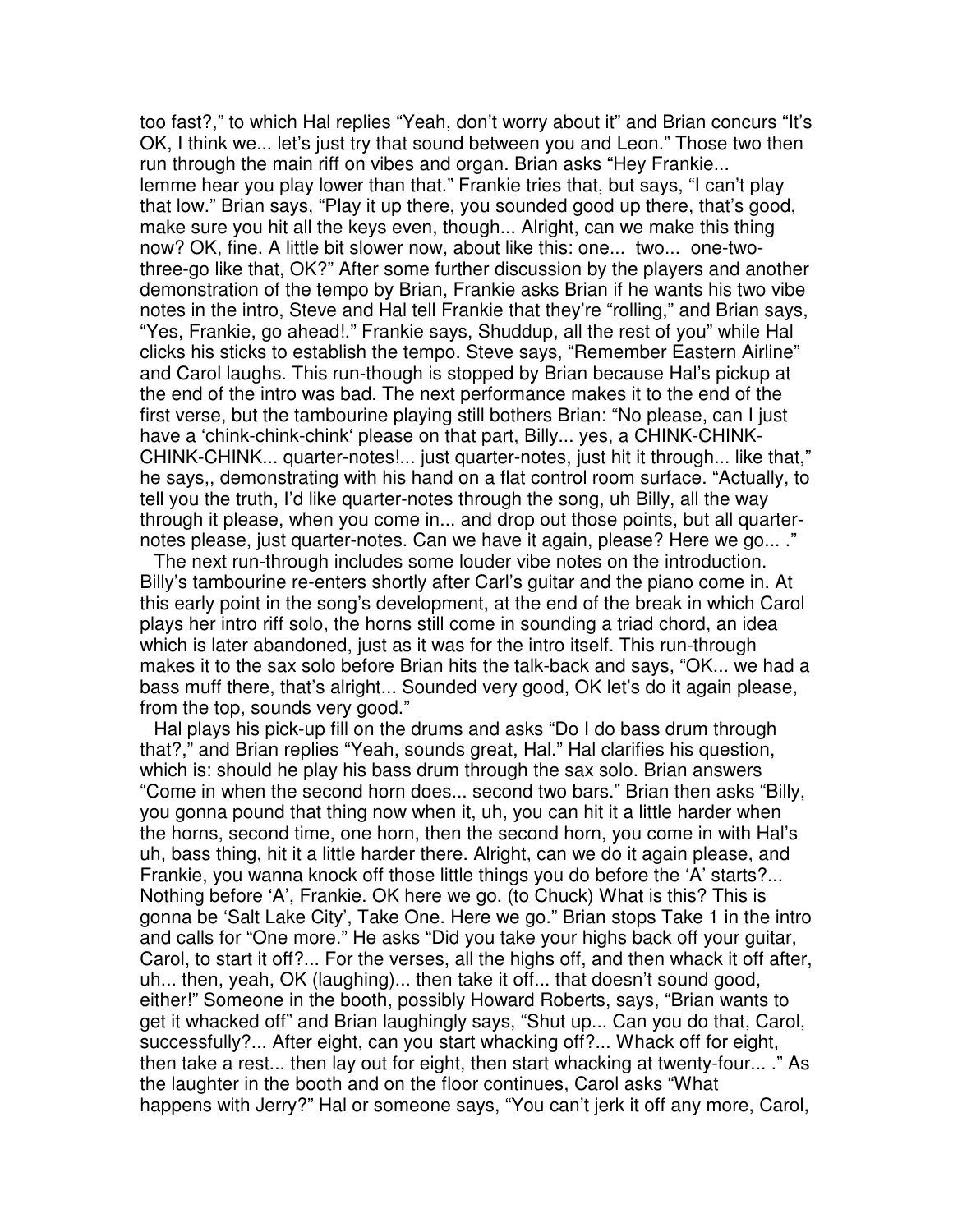but whack it off." Someone else says, "Whack off, Jerry!." Brian comes back on and says, "Right... plenty of highs to start with, and then we wanna just whack off, man. Here we go! 'Salt Lake City'... uh... Take Two!." Hal asks "Are we all going to whack off together at that point?," then counts the band in. Brian once again stops it in the intro due to a lack of tambourine: "Hold it please, I think I want a little tambourine there!... From the very top, right! From the very top, with Carol. Here we go again!"

Jerry tells Billy to "Just whack it!" and Carol laughs. Take 3 is a little rigid and forced, and Brian stops it when Jay plays an incorrect note in the sax solo: "Hold it please, Jay blew it there. It's DA-da... you know what you did, didn't you Jay?" Jay responds "No, I don't." Brian sings it for him "It's just DA-da-da-da-DA-DAda-da-da-DA, for that four things there," and Jay says, "Oh yeah, yeah I know now." Frankie asks "Do you want me to play that vibe in the horn thing?" Brian replies "Yeah, please," then instructs the horns "forget that chord, will ya?" referring to the two or three bars of sustained padding behind the bass riff, or in other words, the three bars before the "B" section. Brian calls for Take 4 and humorously pleads with the band "C'mon, let's really whack off now, c'mon, now!." Almost immediately, Brian stops the take because "I think that was a little bit jerky... bass wasn't quite with you, Carol" (apparently referring to Jerry's part), then he says, ."..one more time, please." Take 5 suffers the exact same fate, and the next take isn't even slated. Take 7 makes it past the point where the rest of the band enters, before Brian comes over the talk-back and says, "I don't know, Leon, can you turn your organ up just a little bit and keep your foot off the pedal?" Someone on the floor says, "Organ UP, Leo!" amid chuckling. Brian asks "Is your foot - it isn't on he pedal, is it?" to which Leon replies "No." Brian then inquires "Can you have just a little more volume?" Leon runs through the verse progression while boosting his volume a little. Brian pounds the console surface for emphasis while saying "From-the-top!," and Chuck slates the next take as "Take 6" (it's really Take 8 because the last two attempts were unslated). Brian tells Billy to "Hit your tambourine a little harder in the intro, please... and then drop out, alright?" This attempt is a little slow, and Frankie soon stops it with some intentionally discordant vibe playing.

#### **GIRL DON'T TELL ME**

When the tape resumes, the brothers are discussing the tempo, with Carl saying "Are you counting? 'Cause I know I'll go too fast, so you count-in... ." Brian says, "OK, here we go, ONE-TWO-THREE-FOUR!" and the first take is off and running. After about a minute-and-a-half, there is a break in the tape. Things pick up again with Carl running through the progression, and Brian eventually joining in. There is some miscellaneous discussion about comedy records, with Dennis saying, "We outta put out a record where we go 'Well, man... ," and Brian saying "Woah, yeah; yeah, woah... ." Dennis enthusiastically replies "We're gonna' do that, I'm coming in here, we're gonna cut one, y'know, a thing like that," but Carl remarks that he doesn't think it's a good idea. Dennis argues "It could go!," and Carl responds that The Smothers Brothers are already doing a combination of music and satire. The next take stops almost immediately, and Brian asks Chuck, "I forgot to tell you, did you get the count?" Chuck replies that he did, and slates the next take as "Take Three," and Brian repeats the slate.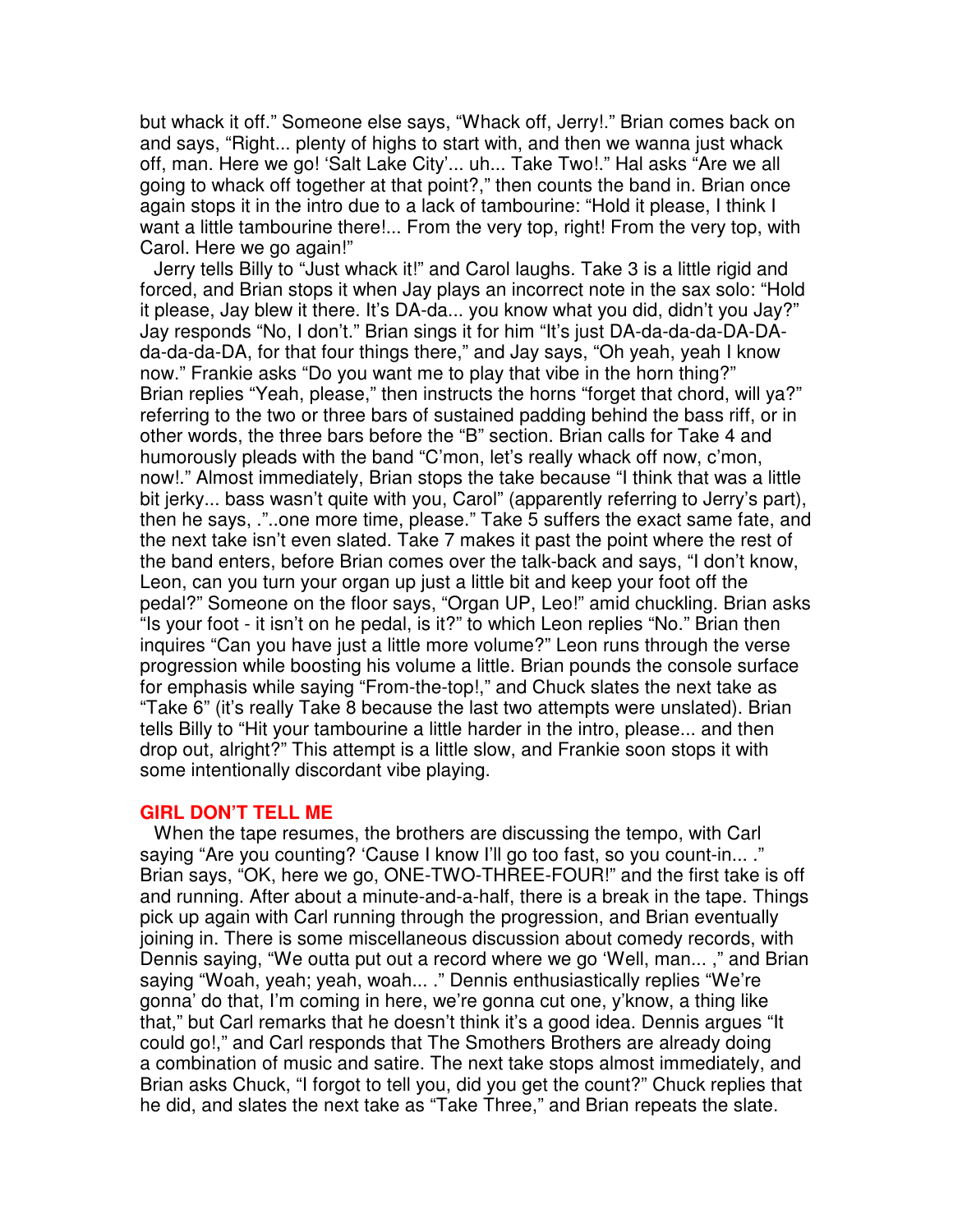Chuck quickly stops this take because the group is not together, and Carl agrees "Yeah I was a little bit fast, in places." Brian does the count-in, and Take 3 makes it to the break, but quickly dies because Dennis doesn't come back in with the others. Carl says, "That was the second, last verse, Brian, you're supposed to go:..." then demonstrates the riff that will occupy that gap. "Isn't that where we start the verse again?" Dennis replies "Yeah," and Carl says, "Well you didn't do it!" Dennis says, "I did," but Carl says, "No, you didn't, Dennis... ." Dennis says, "I thought it was three times, Brian... " Brian calls out "One more time, then, OK here we go." Chuck asks Dennis to "shove the mic over... is the mic over the cymbal?," and Dennis says, "This one is, yeah." Chuck tells Denny to "Hit it a little harder, then" (referring to the cymbal), but Dennis misunderstands and taps the mic instead. Chuck says,, "No, not the mic... don't do that, just hit the cymbal!." Brian says,, "OK... Are we ready for Take Five... ONE... TWO... ONE," but Dennis says, "Aw c'mon man, I wasn't ready... " Brian yells out "FIVE-SIX!," then re-does the count for real. This take quickly breaks down because it sped up almost immediately. Take 6 is much longer, but dissolves nonetheless, with Dennis doing a comical drum fill to end it. Brian asks "Do you think it speeds up... ?" and Carl replies "Yeah, probably." Bruce plays some music-box style notes on the celeste, and Dennis says, "I'm watching your foot!." Brian asks "Why don't you watch your own foot?," and Carl makes the classic statement: "Listen, everybody... I always watch Brian's foot, alright, and that's the best foot to watch." Brian plays the riff on the bass for a couple of bars, then makes a couple of non-serious attempts to start the next take. He asks Chuck "Are we gonna make it 'six'?" Chuck slates it "Take Seven," Brian says, "'Seven'? OK, here we go, let's try to make it through. One-Two-ONE-TWO-THREE... "

Take 7 is solid, and after the break Brian launches them back in with two quick notes on his bass. However, things fall apart in that last verse after the break. Carl says, "Oh I'm sorry, I flubbed it up. Let's take it from the break, we can take it from there, can't we... yeah, it's just that I get hung up... ." They practice the build-up a couple of times, as well as the ending. Carl tells Dennis, "Hey hit all the cymbals like that" and Brian tells the others to watch Carl. After some further discussion (in which Brian makes a mostly unintelligible but disparging remark about his bass and Carl says, "Sounds good though, Brian") they make another attempt (Take 8), but it doesn't even make it five seconds before it dies. Bruce places a comical riff on the celeste that Brian punctuates with a single bass note. There is some more discussion, Carl says,, "We can overdub it, if you wanna," just as Dennis apparently breaks a stick by sitting on it, and screams, "Oh NO!" Carl says,, "Get another stick," and Dennis says, "It just stuck out of my butt and it broke, I swear to God!." Dennis' brothers quickly grow impatient with his jacking around; Brian says, "C'mon... let's go," and Carl says, "Put it away, Dennis... c'mon, let's go!." At some point, Brian leaves the studio floor to spend the rest of the session in the control booth, playing his bass direct into the console from a seat next to Chuck (prior to this, he had been plugged into a direct box located out on the studio floor).

Take 9 is the first complete take, making it all the way to the end, but also including a longer ending than the released version, with the build-up that was spoken of before. Following its conclusion, Carl asks "Do you want me to count it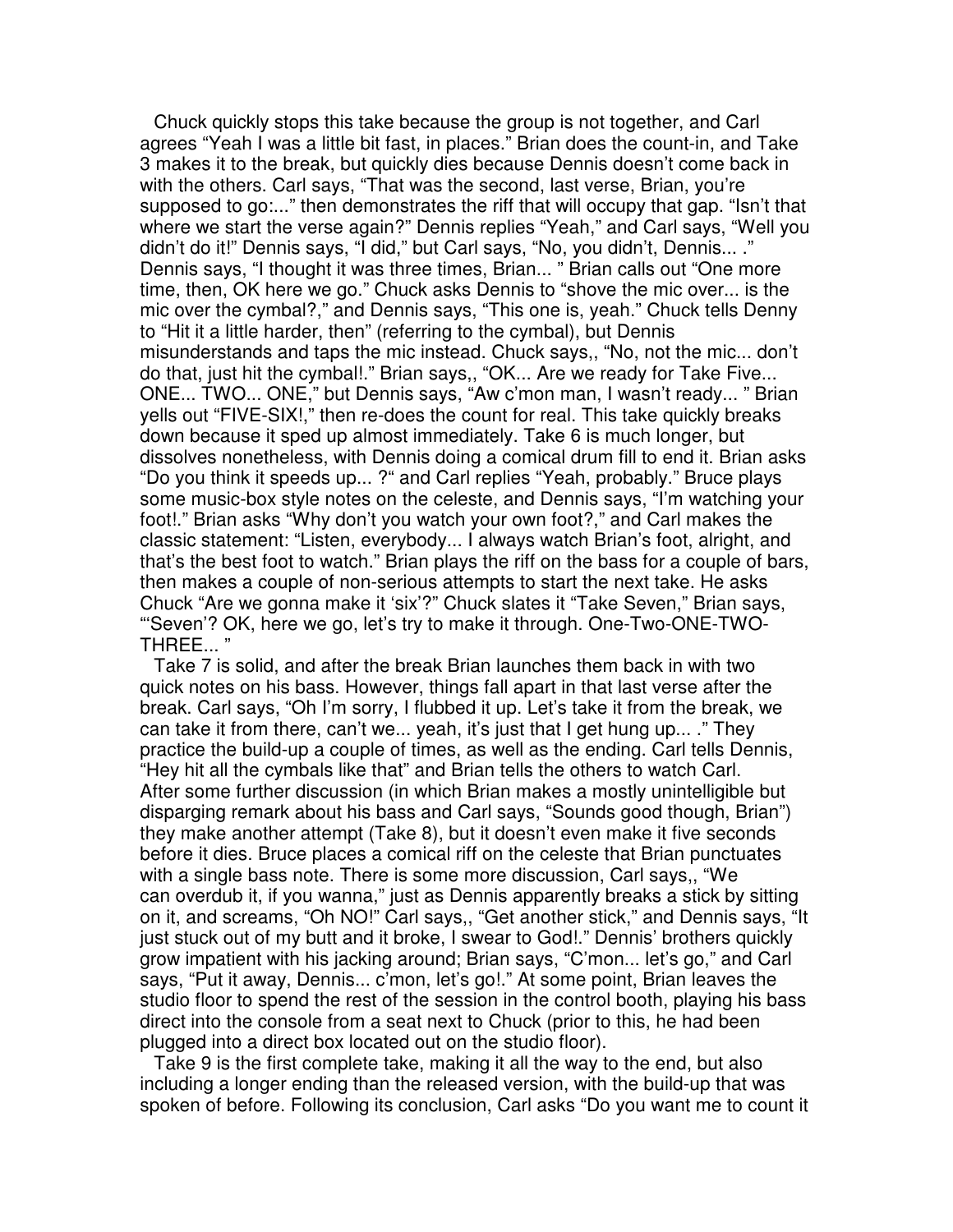Brian, or are you going to?" Brian apparently indicates that Carl can do it, so Carl says, "Tell me if I'm right, Brian, I'm gonna count it two times just to see... One-Two... is that right, Brian? One-Two-One-Two-Three." Take 10 then follows (there is a numbering discrepancy on the U.M. bootleg, where Takes 9-15 are numbered as 10-16, resulting in two takes being labeled as 16). Take 10 lasts only about a half-minute. There is some unintelligible dialogue, where Carl seems to be asking Bruce "What am I going to do with the hatchet?" (could this possibly be a reference to a metronome?... with Brian up in the booth and his foot no longer available for Carl to watch, could a metronome have been set to "silent" mode for Carl to watch and keep time with?... the tempo arm of a metronome could be likened to a swinging hatchet... ). Carl then counts in Take 11, but he quickly stops it for being "Too fast!"

Brian calls out "Take 12," Carl does another count-in, and this one lasts all of twenty seconds before he abruptly yells out "Hey! God-damn string broke! Fuck!." Dennis does a drum roll and Bruce sings a little line from some obscure song, which Dennis comments on by saying "They don't like jazz here, man." Bruce replies "They haven't heard any... you wanna know what that is? That's an in-between jazz, blues, and folk." Carl, having re-strung and re-tuned his guitar, strums a chord and asks Brian "Is that the good tone?" Apparently Brian feels it is, so Carl counts-in and they attempt another pass with Take 13, but it quickly breaks down (this is the only take marked "FS" on the tape box, for "False Start"). While Carl counts in the next take, Dennis is saying something in the background, which sounds like "We can never make our thirteenth chance... " …Dennis demonstrates the opening crash that Carl requested, but Brian says, "I don't know... " Carl says, he'll do it just on the first note, and Brian says, "OK, fine... Are we ready for Take One now? Are we ready for those fills, Dennis... Carl... ? Carl, nod to Dennis for the fills." Dennis starts the count, but Carl says,, "Wait a minute, lemme, can I move over so I can see Dennis and I'll move my mic too, so I won't get hung up." Brian says, "Hey Carl... I'll clue Ron for the hang-outs on that first fill, and you clue Dennis for it, OK?'. Carl says, "OK, alright." Chuck says, "Carl, stay right on that mic." Carl strums his guitar and asks, "How's this? Does it have a nice, deep sound?" Chuck says, "Uh... do you want a string sound?," and Carl says, "Can I strum it a couple times, and can you play it back for me just for the hell of it? Would that be a hassle?" Chuck tells him to strum it, which he does for a few bars, then Carl says, "Play that." There is another break where Chuck obviously rewound the tape and played that section back for Carl (Carl's involved role in the recording of the backing track earns him an "assistant producer" credit above).

#### **HELP ME, RHONDA**

Go, from the top. 'Help Me Rhonda', Take Three." Brian stops this and says, "One more, please, we gotta have a louder count, there's a vocal coming in off the top." Regarding the count-in, Hal asks Brian "Gotta have the fourth beat open, right?" and Brian demonstrates it thus: "'One-Two-THREE' and stop on 'Three'... ." Take Four breaks down immediately, and is followed by an edited Take Five, which although complete and apparently good, didn't result in Brian's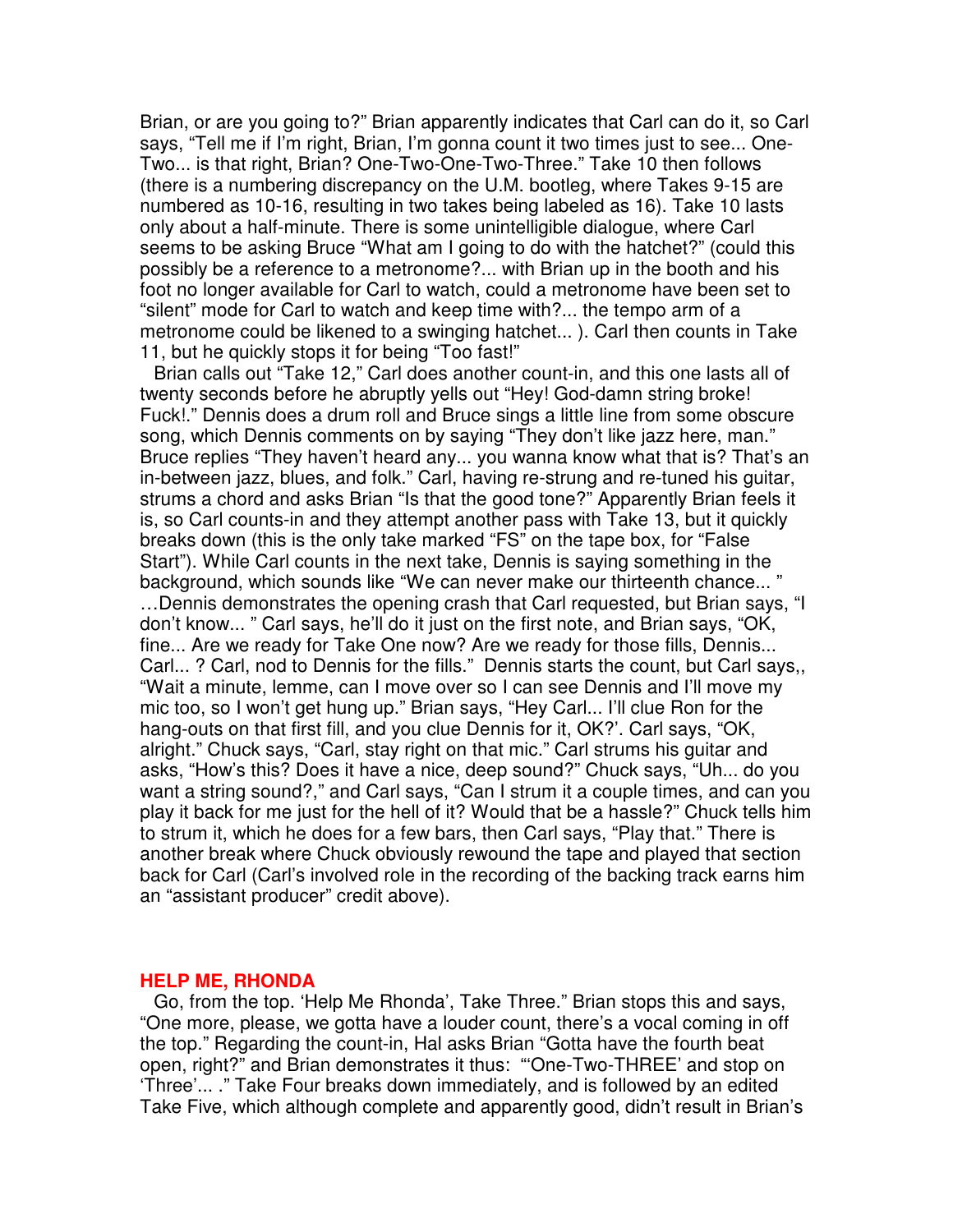complete satisfaction. As this take winds down, Brian asks "One more for me, huh? Can we do that? Can we do one more for me, please." One of the musicians replies "You betcha." While the 12-string guitar is being tuned up, there is some discussion about the allotted time for the session running out. Brian asks, "Who's absolutely gotta go?" Someone suggests "We can do it real fast," and Brian replies "Alright, if we can go right now, let's go right now then... Let's go, Hal. Take Six." The complete Take Six follows, with as perfect a feel as can be. At the end, Brian says, "Thank you very much" and one of the musicians (it sounds like Hal), obviously proud of their accomplishment, proclaims "Yeah!... Yeah!... Thank you very much, alright!" With the completed backing track in tow, Brian and The Boys moved the production back to Western Recorders, where no less than four additional sessions were required to finish the track. It was probably at the first of these, held the afternoon of March 3rd according to Keith Badman's research, that a reduction mix was made which brought the music down to a single track of a second-stage tape. On the original tracking session, the lead guitar at the end came in on the seventh bar of the fade, and was played a little sloppily. During the reduction mix, Carl added another, tighter 12 string lead guitar part that doubles the original throughout the song. This guitar comes in on the third bar of the fade and continues until the twelfth bar before deviating into a looser "jam" style of playing (the final mono mix was faded out after the sixth bar of the outro, thus Carl's "jam" playing can only be heard on U.M. tracks 4 and 5). Also added during this reduction mix was a whirring organ part by Brian and possibly another tambourine (Dennis?); these overdub elements can best be heard on the instrumental version included as a bonus cut on the Stack-o-Tracks CD. Following this reduction mix and its simultaneous overdub, there was an abortive attempt to lay down the vocals the evening of March 3rd. The reason it was an "abortive" attempt is painfully clear to all who have heard the now-infamous session tape: Murry Wilson showed up inebriated and proceeded to alienate virtually everyone present. For an extremely detailed analysis of this disastrous session, see the separate Summer Days Outtakes essay. The next day, March 4th, Brian and The Boys returned to Western, this time presumably without the interference of Murry, and completed the vocal overdubs. Perhaps "inspired" by the previous session's catastrophic climax and determined to "show" Murry once-and-for-all that they could achieve greatness without him, they required but a single take to nail the first layer of vocals, and then doubled them in a similarly quick fashion as well. On this version, the vocals come in at the top with no intro, Mike is given a "bow-bowbow-bow-bow" bass part, and Brian sings the "Help me Rhonda, yeah!" line in falsetto now over a high Carl and a lower Al, while Mike takes the "Get her outta my heart!" line that was Al's on the original. The group also adds two "Come on, Rhonda's" behind Al's lead in the second verse (the first time this is sung solely by Mike, whereas the second time around Brian, Carl and Dennis all join him).

When Mike sings "Get her outta of my heart!" right before the solo, there is a noise in the background as if someone shifted a music stand or something. Especially powerful is the group's vocal entry following the solo prior to the final chorus, where Mike sings "Uh bow bow bow bow Rhon" while Brian throws in a high circular falsetto line. Al's double-tracking of the lead in the intro doesn't sync up quite as well as it should, so Brian had him redo it as a live feed during the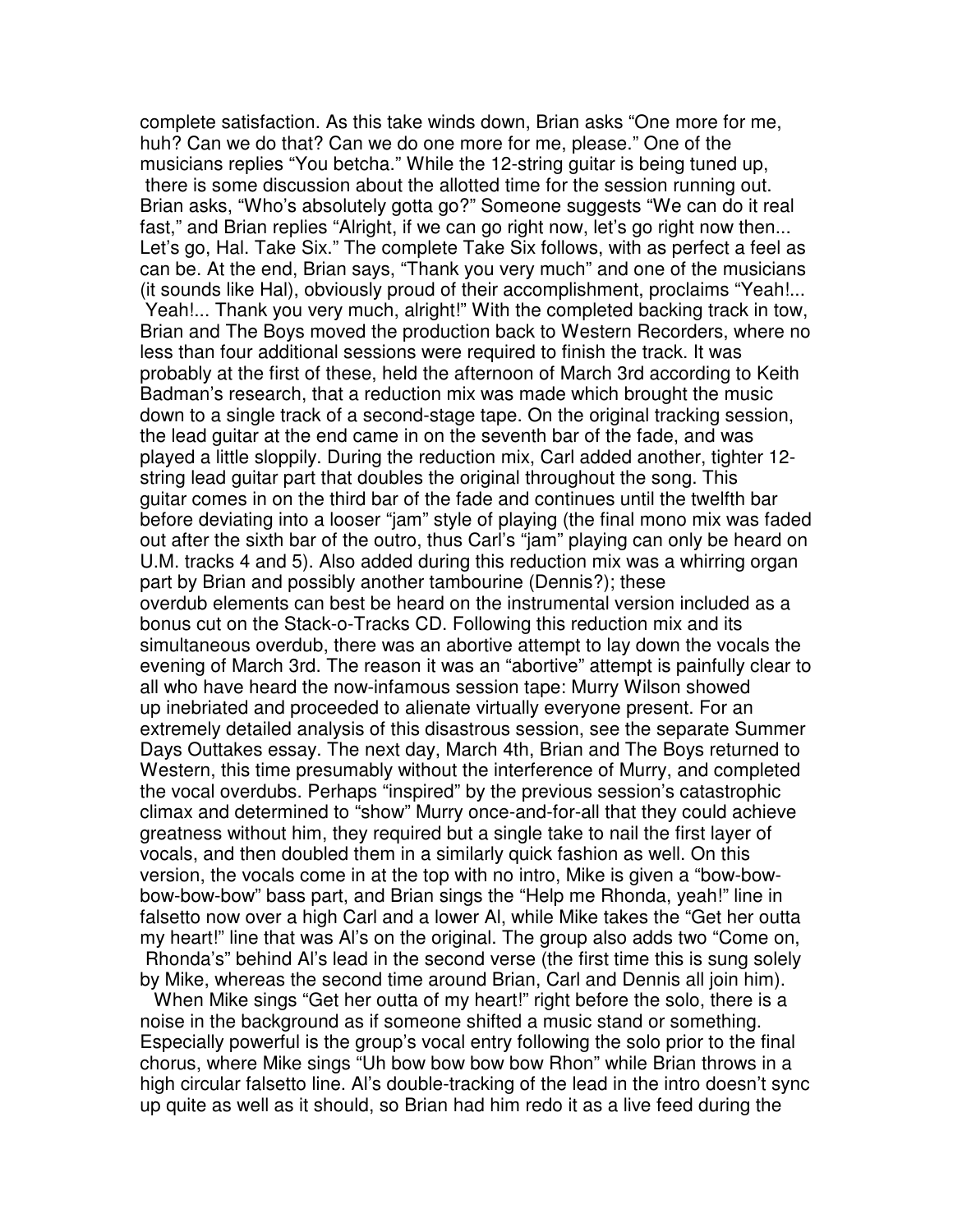final mix sessions (the first attempt on March 21st or 25th, as well as the final remix at a later date).

The Spank Capitol Punishment bootleg contains (in addition to the complete "Murry" session), three alternate mixes: (1) a mono mix of the backing track and March 4th vocal overdubs, preceded by about 25 seconds worth of guitar and organ riffs from the March 3rd reduction mix overdub, including Brian imitating some mellodramatic soap opera organ music, as Chuck says, "'Will she or won't she... Tune in tomorraw!'... Just thought I'd help you out, Brian."(chuckling)... Here we go, 'Help Me, Rhonda', New Version, 1a, 1a!," while Carl plays the "Dance, Dance, Dance" lick on his 12-string; (2) a "vocals only" track in mono (although the liner notes say both of these first two mixes are in stereo, they're not); and (3) the final take of the instrumental backing track in stereo (preceded by a few seconds of between-take sound tacked onto the end of the previous cut). On this bootleg, the Middle and Right channels of this last selection are reversed, compared to the presentation of the same material on U.M. Sensing that the production was still lacking "something," but with no open tracks left for overdubs, Brian decided to add some additional parts as a live feed while the song was being mixed into mono. One attempt at this was conducted either Sunday March 21st or Thursday March 25th, resulting in the "Alternate Single Version" included for the first time on the Endless Harmony Soundtrack in 1998 (details of this version are presented in the Summer Days Outtakes essay, in which this overdub is designated chronologically as "c"). This mix almost became the one used on the single, but at the last minute, Brian decided he was unhappy with it, and returned to Western to remix the song one last time, with another set of live overdubs (designated "d" above) added in the process.

The exact date of this final "Rhonda" mix is unclear... Badman reports that another set of mixes was done March 29th, which was also the recording date of the unreleased "Sherri She Needs Me," but he seems to be describing the results of the March 3rd "Murry" version. However, since the single was released April 5th, it's doubtful any further recording or mixing could've been done much later than March 29th. Whatever the date, the elements added as a live overdub in the final mix were Al's doubled vocal in the intro, Brian's barrelhouse piano solo, and Carl on additional 12-string lead guitar (playing a low, ascending sliding counter-point part in the intro and outro, as well as a simple yet stinging solo). Since these overdubs only exist on the finished mono master, and not either stage of the multi-tracks, they could not be included on the Stack-o-Tracks instrumental version. Finally, it should be noted that this single version does not fade in and out at the end like the original Today! version. Once upon a time, Al Jardine had claimed that Gary Usher's pending release of his own "Rhonda" single compelled Brian to re-cut the song in the first place. It has since become apparent, however, that Mr. Jardine had that episode confused with the events surrounding Usher's release of "Little Honda" (as The Hondells) the previous year. There is no indication Usher cut a version of "Rhonda" at this time. On the other hand, Bruce and Terry DID cut their own version of "Rhonda" with The Rip Chords, prior to Bruce's joining The Beach Boys (Gary, Terry... Honda, Rhonda... it's understandable that Al might confuse the particulars over a decade later). It is also obvious that this new Beach Boys version was not made in response to the Rip Chords' version, as this was started a full month before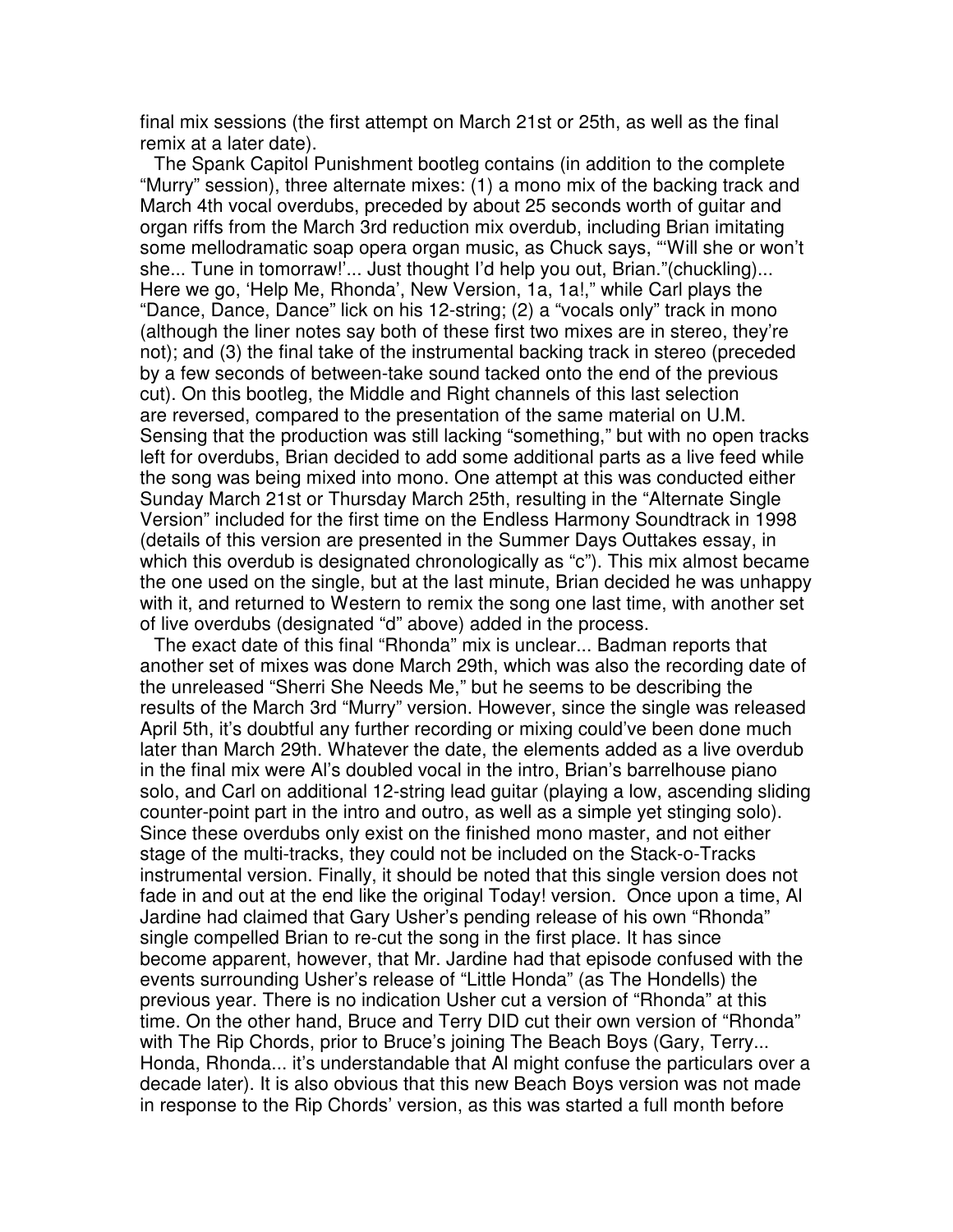the Rip Chords' version, in fact as previously stated, a full week (or two) before the release of the first Beach Boys version (as part of the Today! album)! Mr. Melcher probably heard the song for the first time on Today! in early March. In those days he may have been an acquaintance of Brian's, but not yet part of the "inner circle," and it's very doubtful he would've heard the song prior to its release. The Rip Chords version was recorded March 24th at CBS Studios, and featured Melcher on lead vocals, Rip Chords Phil Stewart and Ernie Bringas (and possibly Bruce) on backup vocals, Hal Blaine on drums (who was probably sick of the song by now, having played on all three versions), Mike Rubini, Daryl Dragon, and Gene Garf on pianos, Larry Knechtel on bass, Billy Strange (who also played on both Beach Boys versions), Jerry Cole, and James Burton on guitars, plus "session leader" Roger Webster. Brian had already produced the second Beach Boys version by that time, and was planning to release it as a single when he heard about The Rip Chords version. According to Terry, The Rip Chords release of "Rhonda" was "killed" by him at Brian's request, even though the records were pressed and ready to go. It was at that point that Brian and Terry became friends.

Upon its release as a single, The Beach Boys' re-make of "Rhonda" became a Number One smash on the American singles chart. Although he didn't appear on the record, Bruce Johnston later convinced Brian to include the single version of "Help Me, Rhonda" on this LP, knowing that its inclusion couldn't possibly hurt sales of the new album. It's interesting to note the many different arrangements of this song that the group would perform live throughout the '70s: they would do it as a slow blues in "drop-D" tuning, a mid-tempo boogie, and a fast rocker; they would do it with Carl on lead, with Dennis on lead, and with Al on lead; they would do it with a guitar solo, with a piano solo, with a sax solo, and sometimes with all of the above solos. The sight of a massive stadium crowd suddenly coming to life and forming long conga lines, dancing through the aisles while indulging in the "Help me, Rhonda!" sing-along is not something one easily forgets, even decades later.

### **SIDE TWO**

### **CALIFORNIA GIRLS**

Take 6 makes it past the intro and into the main rhythm of the song, but Brian stops it and says, "It started too slow, I'm sorry, it has to pick up there, it has to go 'doot-dit-DOO-doo, doot-dit-DOO-doo, doot-dit-DOO', OK? I'm sorry, here we go... Lemme even conduct the first couple beats of 'A' too, OK? Here we go... (clears throat)." Chuck says, "Take Seven," and Brian repeats "Take Seven, please." Take 7 is not perfect, but Brian allows the band to play it through completely, then comes on and says, "OK, now, it's, it's pretty close, it really is. Um, could I hear the trumpets, I mean horns, I'd like to have a little more Steve if I could, please... ." Al de Lory calls up to Brian, asking a question about how he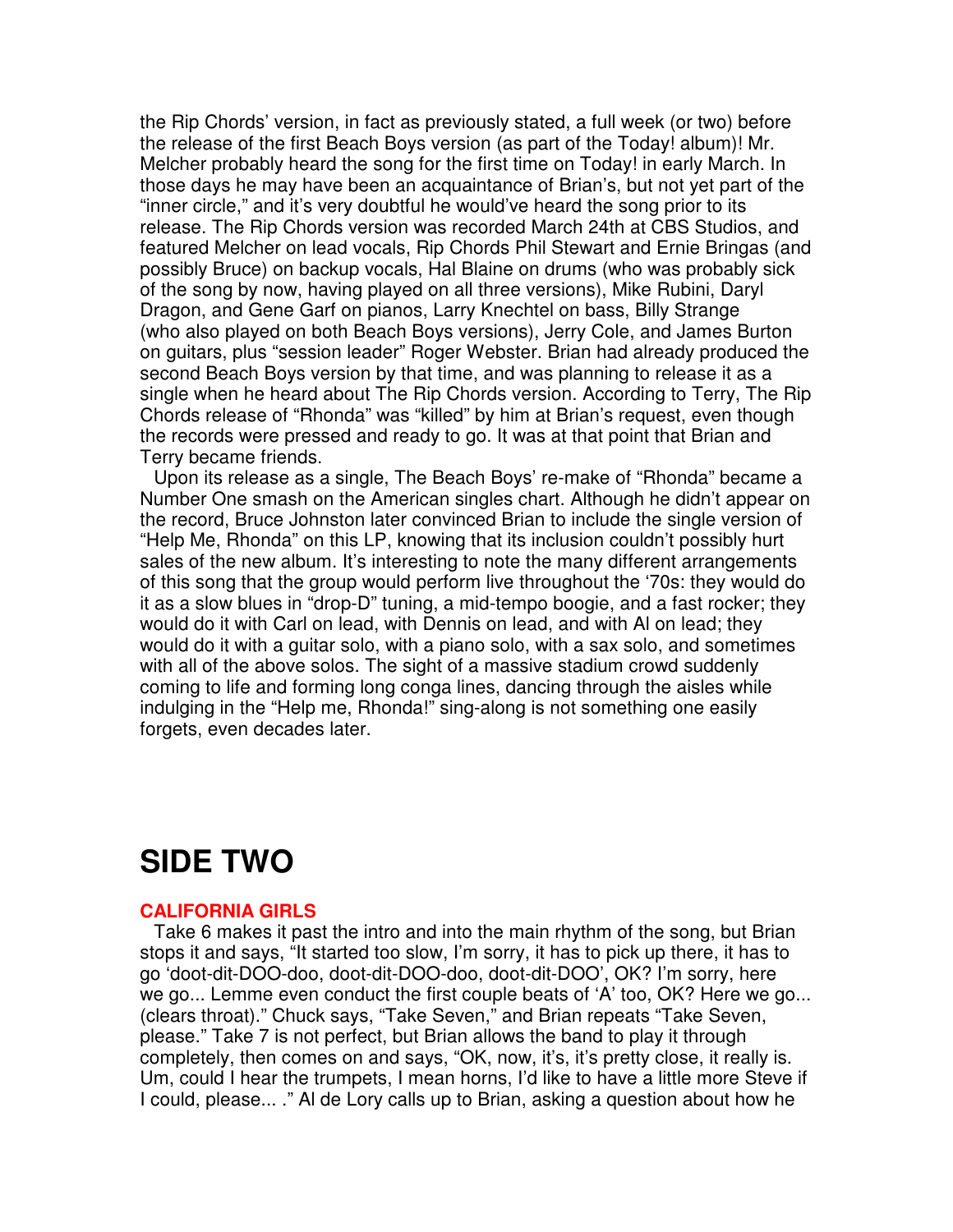wants the "fairy tale" organ break toward the end played. This is followed by three-and-a-half minutes of "rehearsals," which mostly involve Carl and Jerry jamming on various guitar riffs while occasionally practicing the intro, and other players intermittently running through their parts. One of the players on the floor (probably Howard Roberts) leans close into an open mic and asks, "How's your vacation coming?," apparently to Chuck. Brian is down on the studio floor at this point, consulting with the organist about the break. When he returns to the booth, it is apparent that other members of the Beach Boys' "family" have arrived to observe the session, including perhaps Dennis and at least one girl (Marilyn and perhaps a companion of Dennis'). It seems as though they may have some sort of pet, like a small dog, with them... Dennis compares the animal to a "tarantula," one of the girls giggles, Carl Dennis to "Hold it," and Dennis replies "I'm holding it!" Brian hits the talk-back and says, "Alright, here we go, 'You're Grass And I'm A Power Mower', Take... (to Chuck) what is it, Nine?" Chuck says, "Eight," and Brian finishes his announcement with the correct slate, "Eight." Take 8 quickly collapses, with Brian saying "Hold it please... they're a little jumpy in here," referring to Carl and Jerry. After a botched intro in Take 9, Brian calls out "One more again, please... one more, please," and then, to the others in the booth, "It's getting progressively worse." Brian stops Hal's count-in to Take 10 to say "Wait, Jerry wants to practice."

Carol Kaye can be heard laughing on the studio floor, while Jerry and Carl run through their intro. With a perfect balance of the two guitars and just the right blend of echo from the chamber, the intro begins to take on the magical quality we all know and love. Brian hits the talk-back to tell the musicians on the floor." … you gotta hear the playback here, this is great... alright, here we go... ah... ." One of the Boys, either Carl or Brian, asks Chuck "What the hell take's this?" Chuck replies "Take Ten" while others in the booth suggest a new working title: "Oh Yeah." Brian hits the talkback and says, "OK, here we go, 'Oh Yeah', Take Ten." This one also falls apart in the intro, because, according to Brian, "Everybody was great except for Carl." Carl agrees, admitting "I forgot it." Brian quickly reassures everyone, "It's really sounding good, too... OK, this'll be Take Eleven, please." This quickly breaks down, with Jerry saying "We weren't together." Brian says, "Count it off, Hal, please," and they try again. Brian stops the take right before they can start the "Letter A" verse section, and says, "Hold it, now wait a second, can I go like this: da-DA-DA-da, can I count each note with my hand... 'cause these guys aren't use to rubato conductors... OK, here we go... Thirteen, please... no, let's make it, call it 'Fourteen', OK? Fourteen... ."

Carl again hits a wrong chord in on the final modulation in the intro, saying "I forgot... ," and Brian, growing a little impatient, announces "Another blooper in here, really, these guys are just screwing up right and left... Fourteen, please... No, we gotta call this 'Fifteen', the last one was 'Fourteen'... 'Fifteen', please... ." Someone on the floor had suggested they "overdub" the intro, but Brian either doesn't hear that recommendation or ignores it. "Take 15" is one of very few takes that makes it past the intro... all the way to the end in fact (despite being marked as "incomplete" on the tape box). Brian presses the talk-back and says, "Alright, one more please, uh... we had a blooper from Carol... other than that, it was outtasite." One of the players on the floor (probably Frankie) asks "Do we wanna hear it?," someone else (probably Hal) says, "No... are you kidding?," and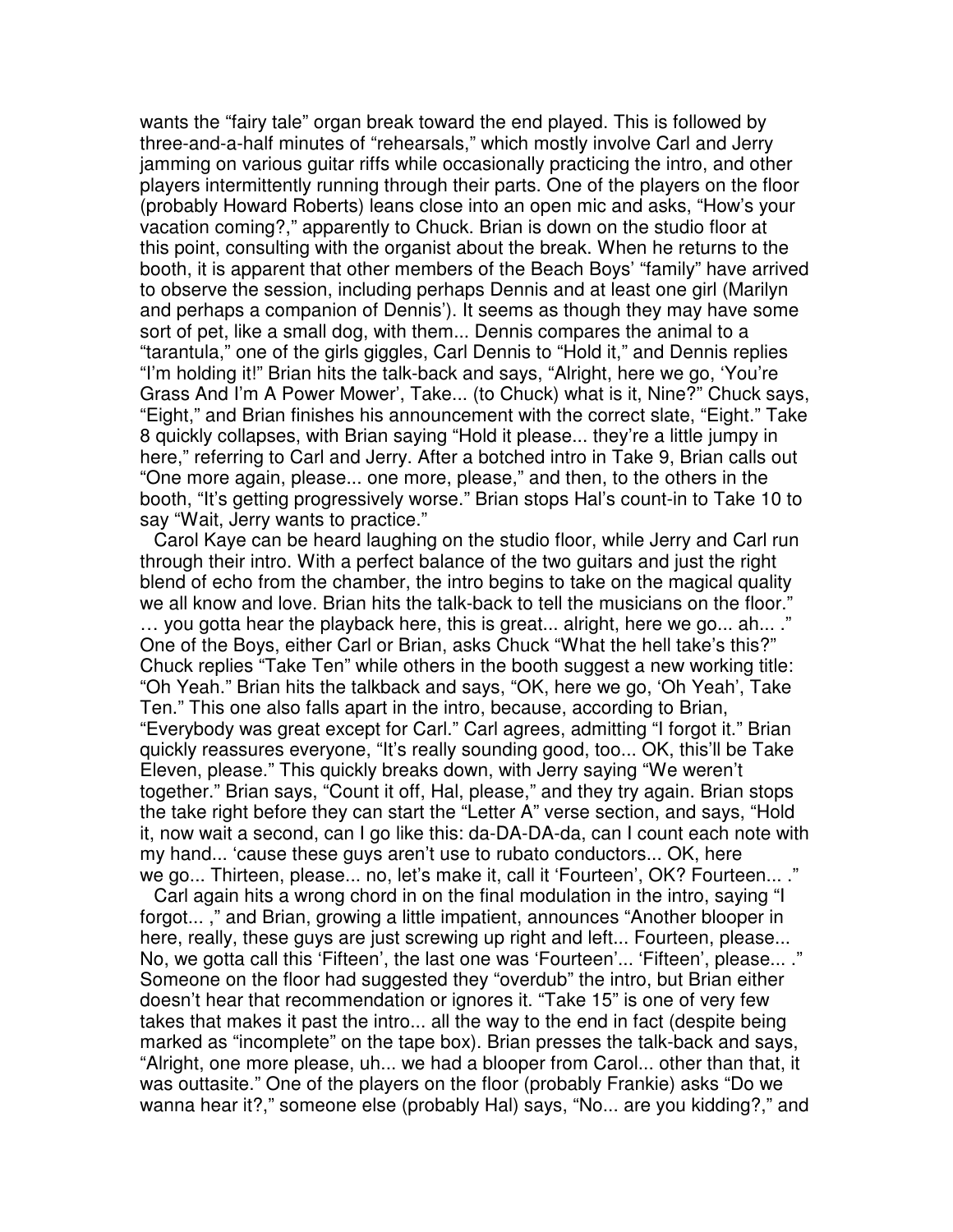the first player says, "Yeah whaddya mean, am I kidding? I wanna hear it." Brian vetoes that request, instead saying "Alright, now, let's do another one, please, 'cause we're gonna be makin' it here; it's otherwise sounding very good." Brian then engages Chuck in a conversation about the horn levels, saying "We can drop the horns later; how 'bout leavin' it that way for the take, it sounded awful good... the way we recorded it last, the other night, we didn't keep 'em up so loud... ," probably referring to the session for "Salt Lake City" a week earlier. Chuck says, "That's why, yeah, I just backed off here, so I can back 'em off... ," and Brian instructs him to "Settle 'em down in there." Chuck responds, "Well they gotta be up for the beginning, 'cause they're strong... ," and Brian agrees "Yeah, fine, then we'll drop 'em." The horn level they are referring to is probably the monitor mix level, since the horns are being recorded pretty much by themselves on one track, which means their level in the final instrumental mix can be adjusted later. Through this whole conversation, the guitar intro is being practiced non-stop in the background by either Carl or Jerry.

Brian excitedly calls out, "OK now could we please, uh, uh, can we make 'Sixteen', it's sounding very good, let's keep that beat, now when the thing starts, right after the intro, uh... let's hit it, you know, kinda a little bit, little bit faster then, OK? It's 'doot-dit-DOO-doo, doot-dit-DOO-doo, doot-dit-DOO-doo', 'bout like that? Here we go, this'll be... 'We Don't Know', Take Sixteen... ." This attempt dies quickly, with Brian calling out "One more, it's awful hard," and Carl saying "We weren't ready for it that time." "Take 17" is also stopped almost immediately, Brian saying "Very weak, let's do another one, please." "Take 18" progresses toward the end of the intro, when Brian stops it and says, "Very bad, I, it, it just didn't make it," before turning to Chuck and asking "Can we hear a little more Frankie, please?" After stopping "Take 19" in the intro, Brian says, "One more, huh? Take Twenty?," then turns to Carl and Jerry, asking "You ready, guys?" Carl ponders in disbelief "Twenty times... ," to which Brian, referring to Hal, quickly retorts "Just, just listen to him, y'know, he counts it off, OK? Here we go... ." The intro to "Take 20" is pretty good most of the way through, but Brian has to stop it due to "A goof again!" As Brian sighs in frustration, Marilyn attempts to console him by saying "So what, Brian," to which Brian replies, "It's OK, I'm not, I'm not worried about it."

Brian calls out to the band, making a sly reference to the "age" of the next take: "OK, uh, could we do it again please, Take Twenty-One... Take 'Adult'... here we go." Despite the song "coming of age," Brian quickly stops this take, saying "One more... Take Twenty-Two... that's my age… here we go!," as Marilyn laughs in the background. Another guitar mistake kills this take, with Brian saying "Again... ah, shoot, if we can get past the intro, we'll have it. OK? Twenty-Three." Down on the studio floor, Carol jokes "That's my age!" This one progresses a bit further, but Brian once again has to stop it: "One more please, it didn't ... it just didn't make it, I'm sorry..." Some noise on the floor forces Brian to say "Yes, everybody be quiet except Hal, please..." Hal scolds the other players, reminding them "The tape is rolling, y'know after the count-off, be quiet..." There is some unintelligible conversation between Hal, Frankie, Chuck, and Brian about "pulling his string." Carl and/or Jerry run through the opening riff again, and Brian declares "Ah yes, we're ready... Take Twenty-Four... Chuck's age... here we go." A bad note on the string bass derails this take, and Brian says, "Can I have that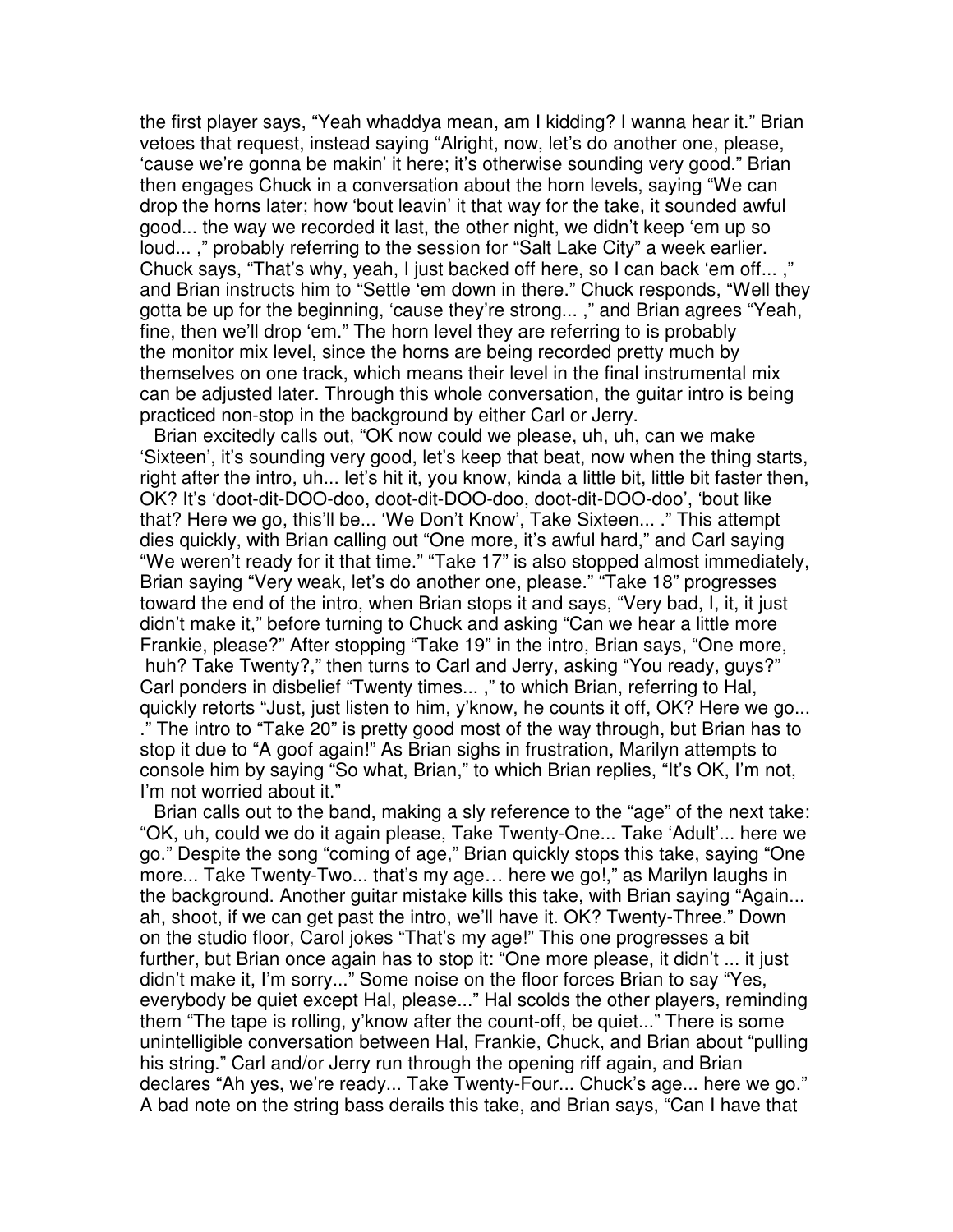piano go real smooth, bomm, y'know, real heavy, smooth notes. Basses, everybody, smooth now, c'mon, let's go... Take Twenty-Five (resignedly)." Hal clicks his sticks to start the next count-in, then stops and says, "Wearin' out a pair of sticks, I'd pound some..." He's interrupted by laughter from the direction of the percussion section; hysterically, Frankie shouts out "Blaine... Blaine..." and it's probably Billy Strange calling for Hal to, "Wait a minute." Hal asks "What happened?," and Billy says, "Frank's spine fell apart" (evidently referring to some part of Frank's vibraphone rig). Hal counters with "Pull that screw out... part of his ass fell off, right?" The laughter and goofing-around continues for a bit, then Hal counts them into "Take 25." Brian quickly stops them, saying "Weak on the "bomm-BOMM," it's weak there..." Carl and Jerry play the riff a couple of more times, and Brian tells them to "Hit it soft... we got your volume here, OK?," referring to the input gain and faders on the console. "We in agreement to that? Hit 'em soft, we got the volume... ," and then, turning back to the entire band, "This'll be it... Take Twenty-Six... ." This one makes it into the verse, but Brian stops them to say "I think... Al was ahead of the bass players, I'm not sure... I'm sure, actually... ." One of the musicians says, "but he don't want to hurt your feelings, Al, let's go... ." Brian jokingly says, "OK now, then, Al, you go home, and we'll be ready to make Take Twenty-Seven... no (snickering)... OK, Take Twenty-Seven, please... our goal is seventy-five (Marilyn giggles hysterically)... this is a telethon here... here we go!... we're tryin' to get seventy-five takes!... OK here we go... Take, what is this? Take Twenty-Seven... at 4:00 in the morning?... here we go." This next take actually makes it well into the first verse before Brian hits the button and says, "Hey, the bass fell out!... What's the matter, Carol?"

Carol's response is "I got tired, 'cause the tempo went out." Brian asks "OK, the tempo went out... who did it?" One of the players, probably Frankie, responds "YOU did, you said to play it faster!." Chuck reminds Brian that he had told the band to play it faster after the rubato part, and Brian says, "Oh, that's right, that was my fault... ." Brian sighs and calls for "Take 28." This take consists of two false starts, the first lasting only a few notes before Hal starts the count over, and the second proceeding a bit longer before Brian says, "Very weak there, we had some weak guitar changes... well we're almost to Thirty, what are we, Twenty-Nine?... Take Twenty-Nine, please." Brian stops this one a couple of bars into the verse, saying "No, Billy... don't hit it like that... not until the actually, the two intro bars, then hit it with Hal... come in with Hal, alright?" Someone on the left asks Billy on the right "You wanna make a pick-up?" Billy replies "Yeah!." Brian comments "Rubato was bad, and don't come in until after the two bars of, y'know... 'kay?... on 'A' come in... 'kay now look, here's the whole secret of this whole thing is, if we can go 'Da-DA-da-DA-don-DA-DA-don', if we could have that emphasis there, OK? Here we go... Take Thirty! We'll be passing through menopause about 1:00. Here we go! One! (bangs hand on surface)." Hal jokes, "We haven't even been to Disneyland yet!," which brings much laughter from the floor. "Take 30" (the one marked "Good Intro") doesn't get much beyond that intro before Frank misses a change, and hits some incorrect vibe notes. Brian, however, thinks the culprit may be Al de Lory's organ, and he calls out "Hold it, we had a goof on the, uh... It's two bars of B, isn't it Al? Did you hit a change there?" Frankie 'fesses up and says, "No... I did." "I think it was Frankie, then"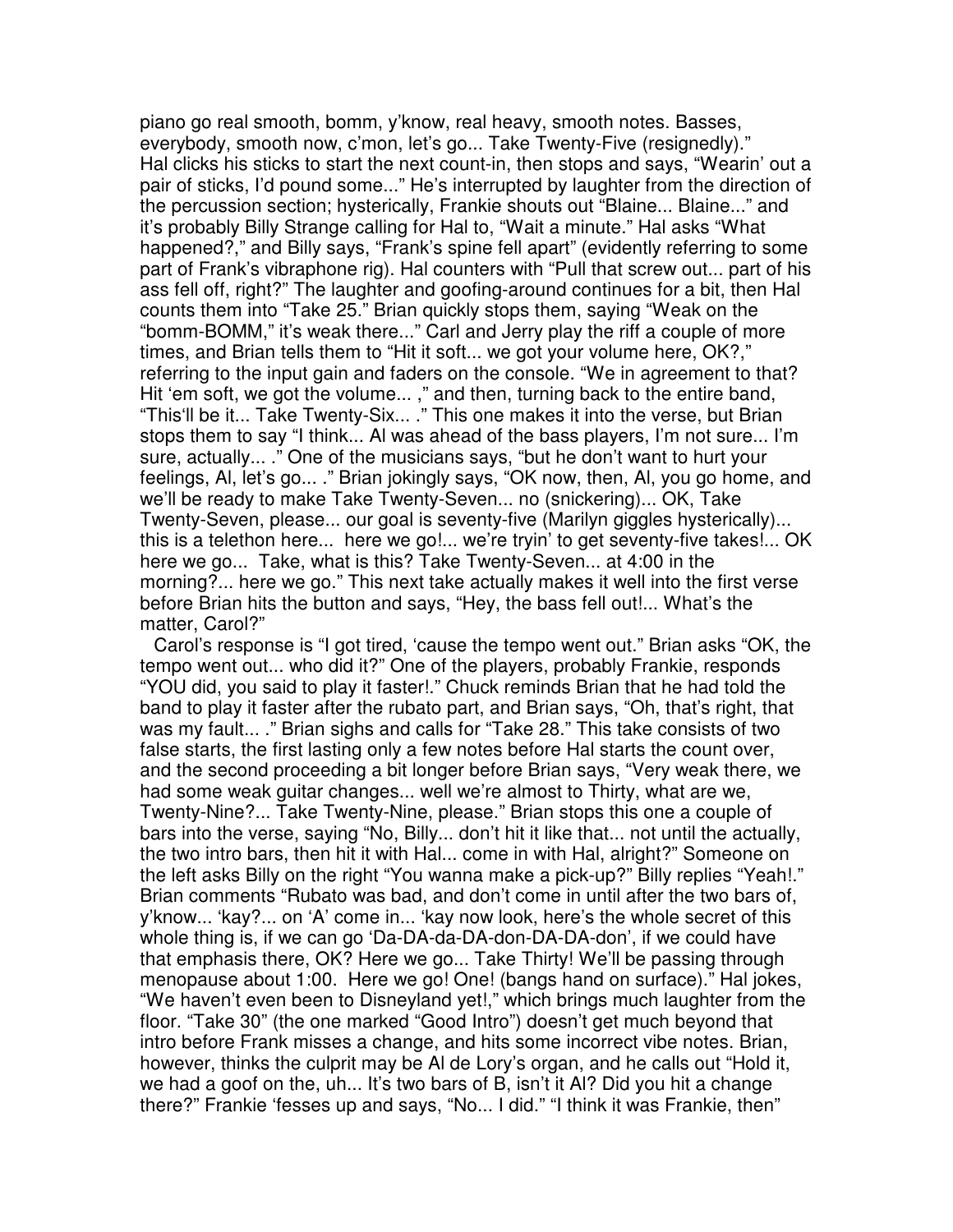agrees Brian. Something apparently happened on the floor, because Billy yells out "Oh-oh, shit!," and Frankie says, "Ohh, man!." Brian calls out "Here we go! Ray's here, so let's make it!" One of the players calls out "Ray who?" Chuck calls for "Thirty-One," and Brian says, "Ah, that was very close, if we could just keep that up, we'll have a take! This is Take Thirty-One, here we go!"… May I advise everyone, be ready for that break at the end, for the, uh, 'fairy' thing. OK, here we go... Take Thirty-One: 'We Don't Know', Take Thirty-One." The guitars in this one are a little clangy right off the bat, so Brian says, "One more, please! I'm sorry, Take Thirty-Two... it wasn't together." Brian stops this one a little farther into the intro, saying to Carl "One more... you're hittin' bad notes!... Don't tell me you did, and y'know, just let it go, let us find out later... Take Thirty-Three, I believe... ." The grind of the session is beginning to wear on everyone, and is clearly evident in the tired voices of Carl, Chuck, and Brian, who attempts to motivate the guitar players into achieving an acceptable intro: "C'mon, you guys, just get past that, and we'll be in good shape, OK? Take Thirty-Three." Unfortunately, this take is immediately marred by a bad chord on either the piano or one of the 12-strings, on the very first note. Brian says, "Hey, that was a good sound, I don't know who did it!." Amid laughter from the floor, Hal says, "Leon passed some gas," and someone else says, "J.C." (referring to Jerry Cole). "Take 34" almost makes it to the first chorus, but Brian halts it because "we've got too damn much vibe." Turning to Chuck, he says, "Too much vibe, and not quite enough organ... just a touch more organ and not quite so many vibes." As he and Chuck fine-tune the mix, Jerry and Carl continue practicing their intro, and the musicians on the floor fight what must have been growing boredom with insane laughter. Brian sighs once again, and says, "This is it! This'll be the one... that won't make it... " Referring to the fact that midnight had just arrived, Brian adds "This'll be Take Thirty-Five... at 'Cinderella time'. Here we go... are we ready? One-two-one...," Hal duplicates Brian's count-in, but the first note is marred by a too-"plucky" sounding 12-string note from Carl. Amid more incredulous laughter, Brian says, "We had a bad... " and calls for "Take Thirty-Six," but needless to say, this one collapses almost as quickly. Brian says, "Another bad note in here! What's the... you guys tired, or what?" Carl says, something about being "tired out," and in disbelief Brian announces, "Thirty... seven." The laughter on the floor escalates, as Hal says, something about blowing cigarette smoke. As expected, this one lasts only a few seconds before a bad note is hit. This time no one laughs, and Brian comments "What's so funny, really." One of the musicians on the floor (probably Howard) calls up "Hey, Brian... weird voices again out of the speaker, man." Brian replies "It's not comin' through here, it's on you're guys' take, it's not on ours." The player says, "We got a speaker up here!," Brian replies "Well, gee, I'm sorry, we don't hear it!." The musician responds, "OK, it doesn't bother me," and Brian says, "Unless it's hangin' you up... It's funny, right?," and the player says, "No.." Brian says, "It's really not comin' through here, OK, here we go." After Carl plays the first riff of the intro again, Brian adds "Maybe it's Jan Berry haunting my session, I don't know. Let's go." This take is not even slated, but it makes it well into the first verse, before Brian hits the talk-back yet again and says, "Sorry, but that drags, I hate to say it, really... that, that drags, Carol." Carol asks "It drags?," and Brian says, "Yeah, that's a little draggy... Really, that was a drag, it was a little bit slow,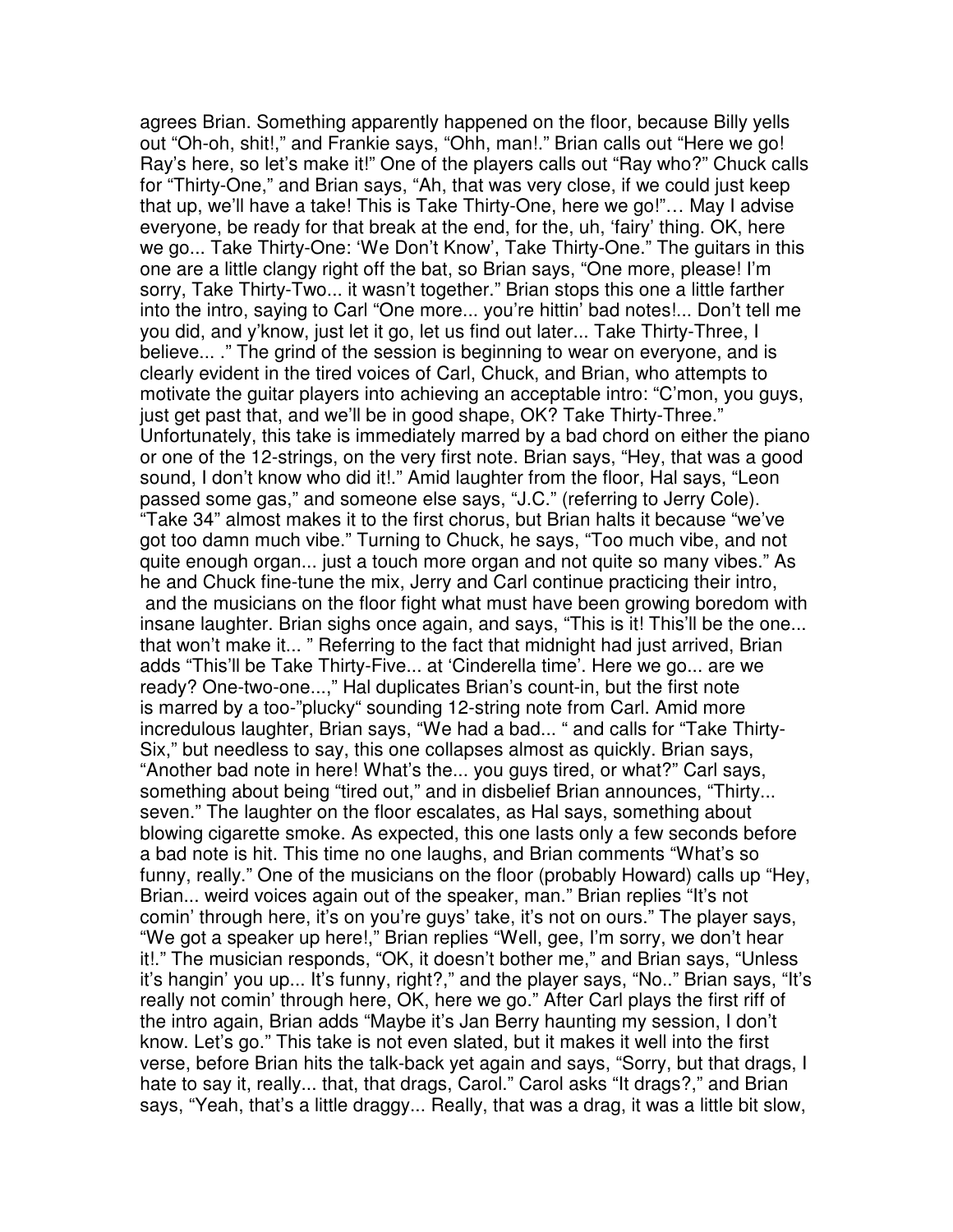it just didn't have anything, y'know what I mean?... so, if we could do it again, and uh... ." Chuck says, "Thirty-Eight," in the process reverting back to the "real" take numbers (since there was no Take 13, and since the previous take was unslated). Brian calls out "Take Thirty-Eight, let's go please!," then quietly adds "Please come through well!." However, he has to stop this one too, complaining "Naw, it's too jerky there, please! A little jerky, or somethin'." Chuck grumpily croaks out "Thirty-nine," and Brian slates it for the band. Take 39 quickly dies, with Brian saying "Bad, uh bad, bad, bad... (to Carl) you flubbed it... you watchin' your notes?"; Carl replies "Yeah!," and Brian calls for Take 40. Believe it or not, this one is actually complete, just not perfect. Brian wants to hear it anyway, and seems to call out to Steve as the U.M. track fades, the tape having reached the end.

The next track on U.M. picks up with Brian, Chuck and Carl discussing the allocation of reverb, with Chuck saying "It outta be on all three of those things," meaning Frankie's vibes, Al de Lory's organ, and the guitars "in here" (the control booth). Brian concurs, saying, "OK, fine." This conversation evidently occurred at the beginning of the session, because markings on the tape box indicate the reel was recycled after Take 40, with the final four takes apparently commencing a few seconds into the rewound tape, thus wiping out everything after the first few seconds until part-way into Take 4. Brian calls out "Here we go, Take Forty-One, there," and this take is also complete, but some of the tambourine playing early on is loose. At the end, Brian calls out some request to Al (probably regarding the so-called "fairy" break). Next up, Brian announces "We're rolling on Take Forty-Two, here we go." At this point, Brian sounds refreshed and refocused, obviously energized by having actually made it through two complete takes in a row. His luck ran out with the next two attempts, Take 42 breaking down after only the first ten seconds or so. He

calls out "One more... Here we go, this is real good now, Take Forty-Three," and this one makes it into the verse before he says, "We'd like to do another one... Take Forty-Four?" Someone in the booth, possibly Jerry, says, "They weren't together... one chord was wrong, too, on the saxes." Brian, exasperated, sighs and says, "Sh-hhit. Take Forty-Four, here we are, on a roll." This one is played absolutely perfectly, the only flaw being a "click" on the tape 10 seconds into the intro. The "click" in question, although an unintended noise, sounds close enough to a hit on the hit-hat to fool generations of unsuspecting music fans (the "click" was left intact in the song's first stereo remix, included on the original edition of the Endless Harmony Soundtrack, but was surgically removed from later editions of that CD, as well as from the new stereo remix that appears on Sounds Of Summer). Satisfied, Brian was able to "wrap" the session at this point, with Take 44 allocated as the master.

#### **LET HIM RUN WILD**

U.M. presents the horns as an overdubbed "Insert," but the Capitol Punishment session tape proves the horns were recorded at the same time as the rhythm instruments, just isolated and separated onto their own track. Before the next run-through begins, Brian asks "Can we have the horns too, please? Were you playing the last time? Can we have the horns, from the top. Alright, here we go." Carol is still helping the guitar players with their parts, actually singing a riff to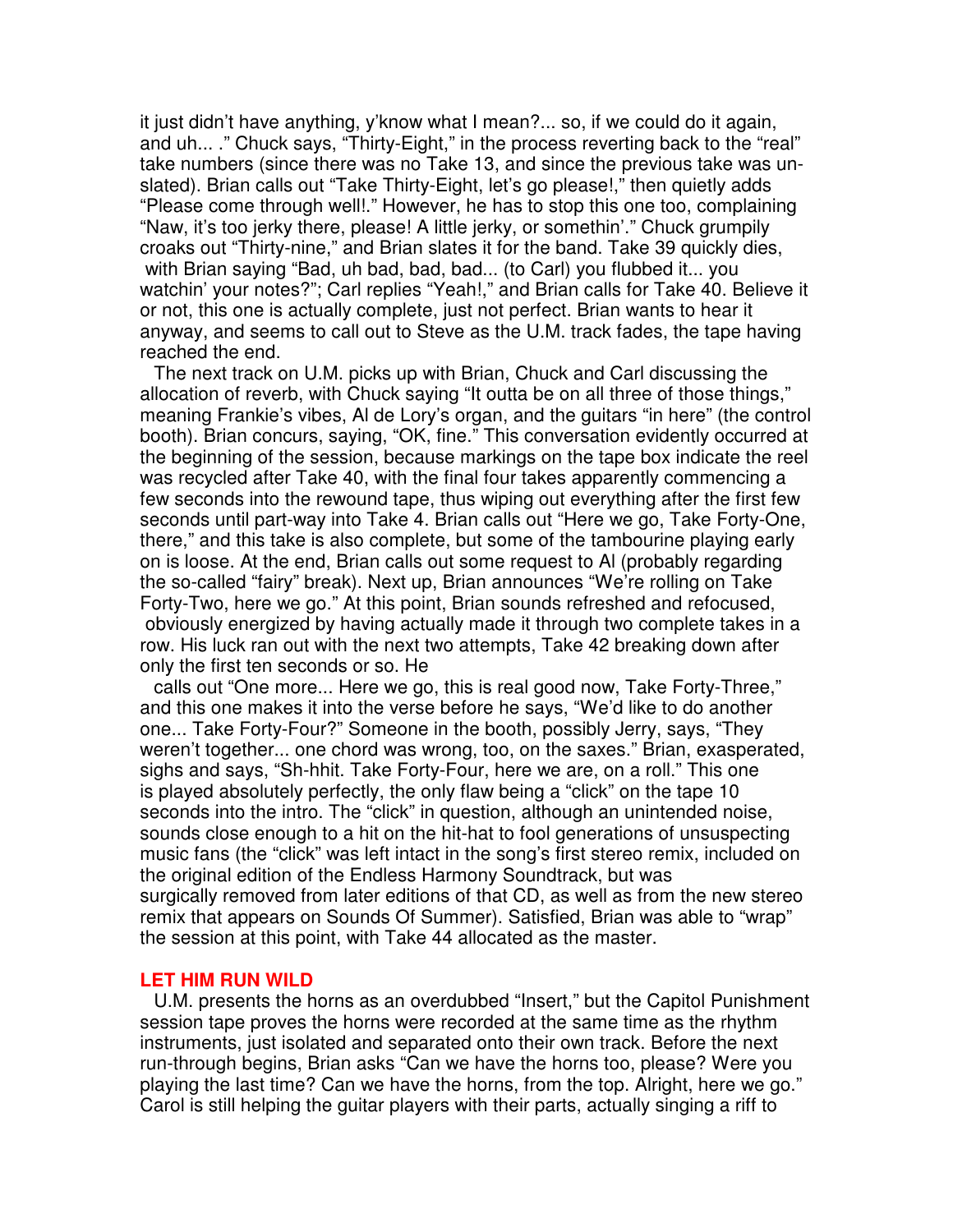them at one point. She then plays the low bass riff that leads in to the chorus, but Brian says, "Howie, you don't have to make that pickup... that 'bomp-bompbomp-bomp."..just hold out, then come in on 'duh, duh, duh-duh-duh... ." Howie responds "I see... OK... ." Brian asks "Are we ready?," and Carol starts to make a suggestion, asking "Brian, how 'bout at the end... of the chorus... ,". but there is a break in the tape that prevents us from hearing more. The tape resumes with another count-in: "Top... two... one-two-three-four," and Brian asks for "Horns and everything." At the end of this practice run, Brian says, "Yeah, that was supposed to be a fade, it's OK, some people didn't... ," and Chuck, who normally displays no emotion at all on sessions, actually seems excited when he enthusiastically exclaims "Yeah... sounds great!" Brian says, "OK, in about thirty seconds, we'll make one... ." There is a section appearing later in the Capitol Punishment presentation that seems to be from the earlier rehearsals, therefore we will examine it here: a run-through is heard from the top, and a voice from the floor can be heard singing one line of an unknown melody over the verse changes, and incredibly this voice seems to be singing "Good vi-brations... " (or, more probably, "Good foun-dations"). Billy Strange is experimenting with a shaker in the verse, and Brian stops the take to say "Billy... Billy, try this... the 'top' again." As the horn players blow some miscellaneous jazz riffs, Brian asks, "Could we please have the music again from the top, and I'm gonna dig somethin'... OK, just hold it for a minute, OK? Go ahead, 'top'... ." For the next run-through, Hal takes over the count, leading the band in with "One, two, onetwo-rolling!." Billy is still playing the shaker on this run-through, which soon ends as Hal hits his snare drum several times in succession to stop the band. Brian calls out "OK, here we are, here we are... again, please, 'top'... please?" Brian stops this practice run, offering Billy some suggestions on the shaker: "It's a little jerky, can't we have: choo-choo..chuh like that, or what... can you get any kind of a... ." Billy tries the rhythm a bit slower, with Hal providing some suggestions, but Brian is still unhappy with it, saying "Naw, I don't... that doesn't make it, either. Let's see... ." Someone calls out "Hold it!," and Brian says, "Now, wait... the first four bars, before you come in on the two, uh the fifth bar, OK? Fifth bar, uh... Strange..." Billy asks "Can I play something while Hal's counting off though, just to get warmed up..." There is another break in the tape, and when it resumes, Billy has switched to what sounds like a wood block (he eventually settles on hitting the wood block with a tambourine). The next rehearsal take ends with Hal trying some rolls on his tom, and Brian commenting, "Now we wanna just hear... we'll fool around with it this time... OK, I don't have a title of this song, so we'll just..." Chuck stops him and warns "I can't put 'No Title'... ," so Brian says, "I gave a title for Steve, what is it?" From the floor, Steve reminds him that this working title is "I Hate Rock 'n' Roll'," so Brian declares "OK, 'I Hate Rock 'n' Roll', Take One." From this point on, the count-in is done by Hal. Brian stops this take to say "Hey hold it, something wrong here... what happened?

Somebody didn't change to 'dom-dom-dom'..." Hal says, something like "You play the Russian songs, you get hung up," and someone else chuckles and says, "OK." Brian says, "One more time, please, Take Two... 'I Hate Rock 'n' Roll'." The third take is missing from Capitol Punishment, so we jump to the start of Take 4, which Brian stops during the count-in: "Now hold it, I'm sorry, just a little bit faster... ." Brian stops this take and says, "Hold it please, can I hear the horn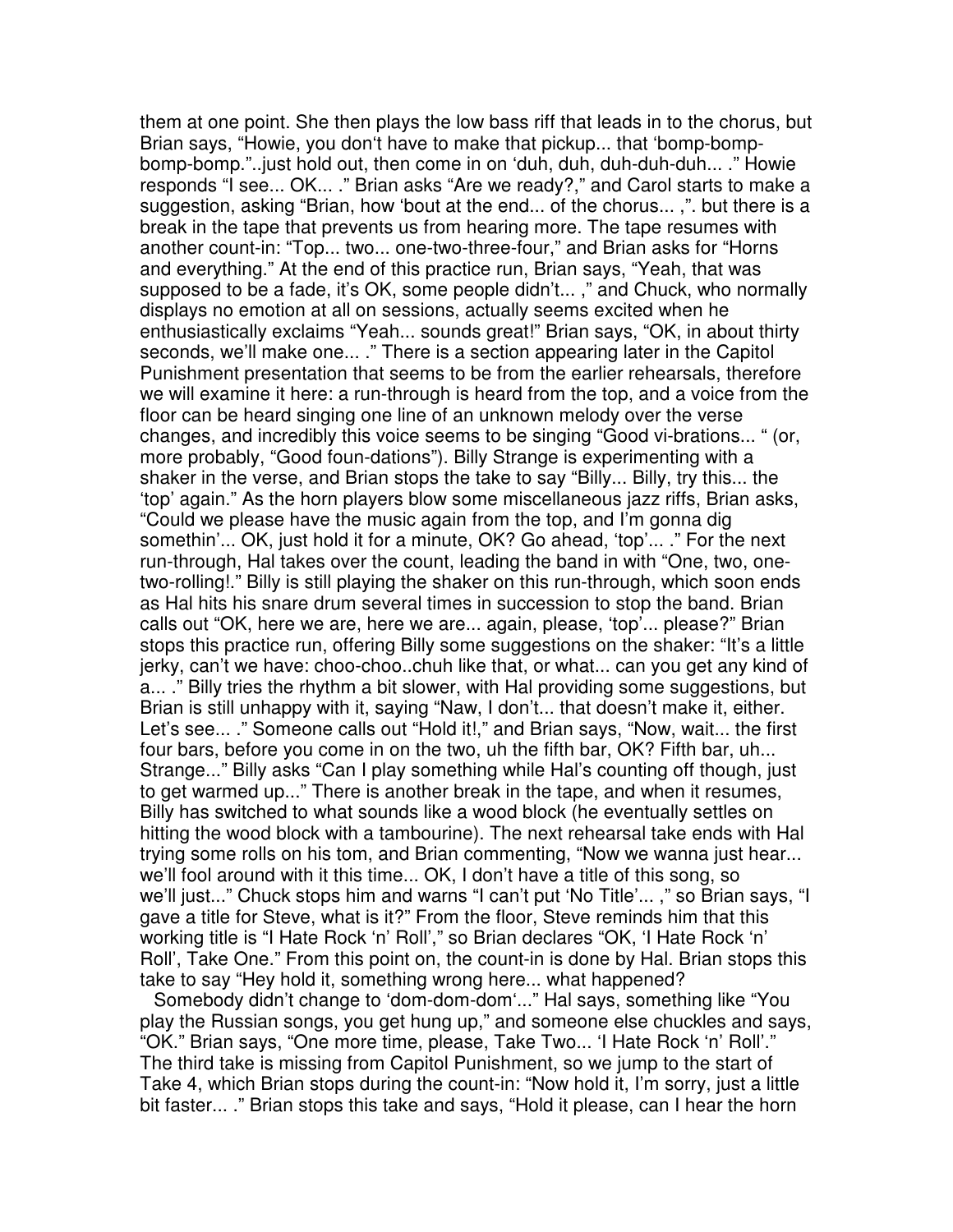voicing, again... ?" Another break in the tape follows, after which the material described in the preceding paragraph appears. In another great example of Brian combining the tone of two instruments to create a unique third sound, Frank Capp's vibes merge with Leon Russell's electric piano, and the result is an especially cool bell-like resonance. The next section of tape focuses on perfecting the sound of this element: Leon is heard playing the electric piano chords almost staccato, and as he and Frankie play through the changes, some magical reverb is applied to their sound, but Brian is still searching for more resonance: "You'll have to ring, uh Leon... try it again... again, one time..."

This part is played through for a few more bars, then Brian asks "Could we go this? Could we have Leon... punch the notes a little harder: bomp... y'know what I mean?" Leon tries a harder touch, and Brian is clearly pleased: "That's it, that's what we want... let's do that now, let's make the take... OK?" Chuck announces "Take Five," and Brian says, "Hit it real hard through the thing... Take Five." At the end of this attempt, Brian comes on and says, "OK, now, went a little bit too much bari... not quite so much bari, but back off a little bit, OK?... Once in a while, we... have a little problem on the C# change, I hear some, a hangover of a, uh, diminished chord... does somebody know about that?" No one admits that they do, and in fact one of the players says, "I don't even know what a diminished chord is." One of the musicians has a question for Brian, but due to the noise, he is unable to understand it: "I can't hear you, you'll have, no, everybody'll have to uh, be quiet... ." The question is pretty much intelligible, but Brian hears it clearly enough to respond "No, I didn't mean it for you, I'm sorry, I was just..." Brian then turns his attention back to Leon and Frankie: "OK, uh... on the piano and the vibe... (inhales sharply) wooh, let's see now... ." After a break in the tape, we hear Frankie playing some vibraphone notes, then Brian says, "Can we try, eh... one more time, the piano and the vibe, uh... something like, uh... we gotta have a little more of a... ," then we have another gap in the tape.

When the tape resumes, Chuck says, "Take Six." Hal does the count-in, but before they can even play a note, Brian says, "Stop, please... a little more horn in the verse... those low notes when you come in... just a little bit more, please... Take Six, please." This one plays for awhile, then Brian hits the button and says, "Hey now there's a, somebody's hangin' over a diminished, I'm sure of it." After another tape break, Carl is heard chuckling in the booth, and Brian says, "We'll be alright." Someone says, "Seven," Carl asks "Seven?," and Brian says, "OK, let's make it... let's try to make this it, and we'll have a... some time off here. OK, Take Seven, please." This one is derailed a few notes in by a "bad note on the vibe... a little more emphasis on each one, Frankie, please... here we go, one more time... Eight." Brian stops Take 8 and says, "Just a little bit too much echo on Frankie... Frankie, there's too much ringin' out there, I think..." Frank responds, "I'm letting them all ring through, now!" Someone agrees that it's "Overbearing," and Brian says, "Not quite as much." Frankie replies "OK," then adds "Speakin' of too much ring, that ring on your finger there... ," although we can't tell who this comment is directed to. The edited tape skips ahead to Take 11. Brian laughingly says, "Don't worry about it," and adds, "Can we make Take Eleven, please. Jimmy, you got the notes, right?" Jimmy replies "Yeah!," and Brian asks "Lemme hear that one low F#, please." The Bond-man sounds the deep acoustic bass note a couple of times, and Brian says, "OK, I wanna make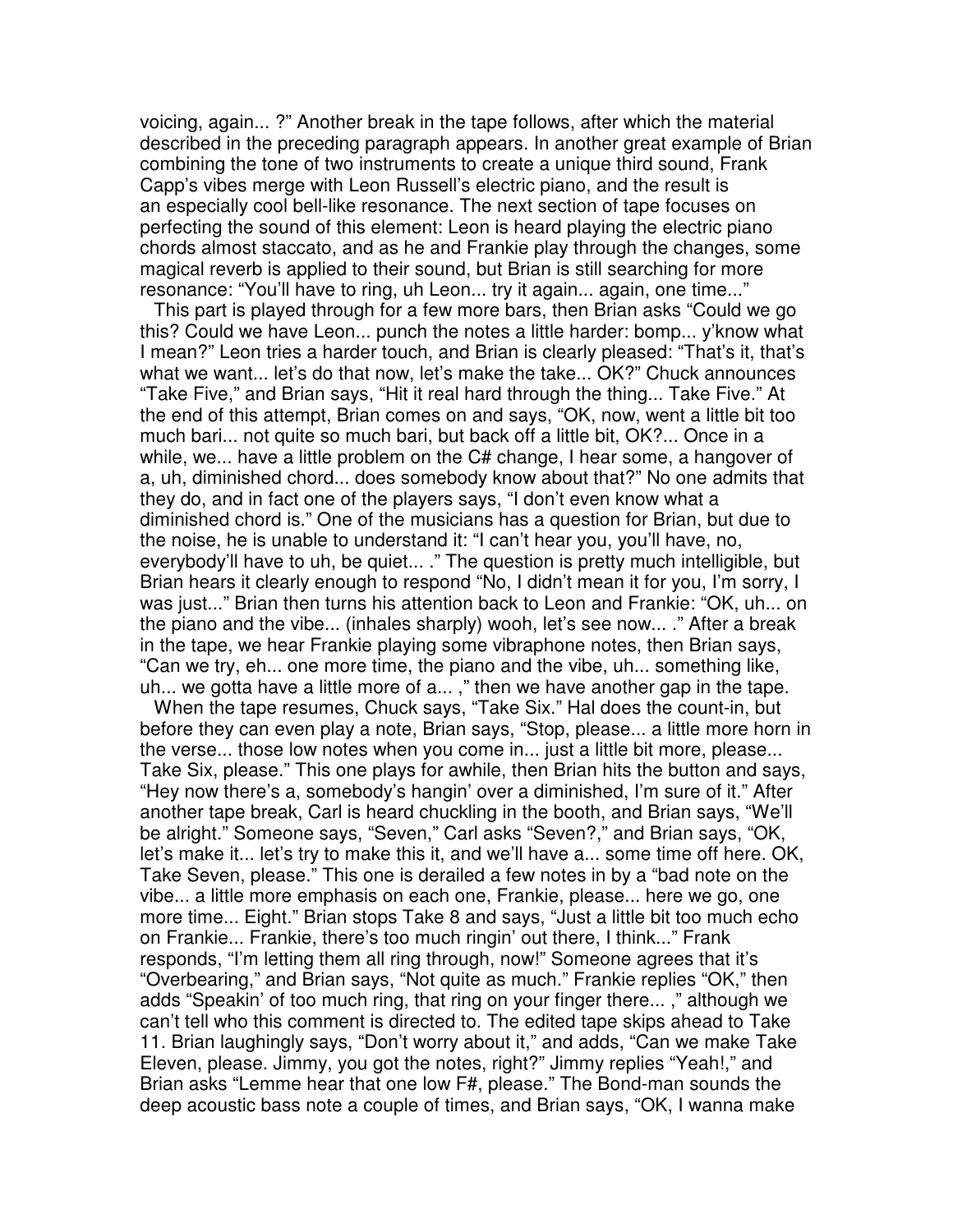sure we get that, can you get close... uh, different to the mic..." Jimmy runs through some nice-sounding runs, and Brian says, "OK, we're fine. Here we go, please, Take... uh... Take Eleven." It's probably Jimmy who makes a crack about "All the better guitarists," to which someone else retorts "You better get Phil Stephens over here now," in a reference to the jazz bassist of that name. Hal does the count-in, but we don't get to hear the take because it's been edited out. We resume with Carl commenting, "It sounds good," and Brian saying "OK, now then, let's have 'Twelve' please." As Take 12 dies out, Brian comes on and says, "A little more Stevie, please?, a little more Stevie "Wonder," a little more you" (directed, of course, toward Steve Douglas). There is another jump in the tape, to Brian saying, "Let's make this Take Fifteen, please." There is yet another break, Leon can be heard practicing the electric piano part with Brian coaching him ("Oh no, 'ba-ba, ba-ba-ba"), but this is likely from the earlier rehearsal segment. There is the sound of the tape being started back up, Brian says, "OK, Seventeen," then the Capitol Punishment track fades.

The next take presented here is Take 23, and it appears in full. At the end. Brian comes on the talk-back and says, "Thank you very much, we got it. Hal, you wanna come up here?" However, in spite of Brian's confidence that this was the best take, he apparently later second-guessed himself, going back through the earlier takes and ultimately selecting Take 16 to be the master. The easiest way to distinguish between the two is the tambourine, which hesitates before entering on Take 23, compared to Take 16 where it comes in right at the beginning. The "backing track with extended ending" that appears in stereo on Capitol Punishment is not the master take (Take 16), but rather the final, unused take (Take 23). Over a month later, the Boys gathered at Western to record the vocals, but despite making a finished mono mix, Brian was dissatisfied with the results, so he later took the "second stage" master over to Columbia for dubdown to a 1" 8-track tape, onto which a revised vocal arrangement was recorded in the first half of the chorus, along with a new lead vocal. The original "alternate" version now appears as a bonus track on Capitol's CD twofer reissue, and is described in detail in the Summer Days Outtakes essay. The tape box lid for the multi-track bears a notation which indicates something was done with the master take on 1-9-68; in fact, it was removed and spliced into the Stack-o-Tracks master reel at that time (along with the first stage 3-track masters of "Salt Lake City" and "You're So Good To Me"). It was probably at that time that the song's final title was written on the box underneath the original title ("I Hate Rock & Roll") in parentheses, since the handwriting appears to be the same as the 1-9- 68 notation. The stereo spread, at least as presented on Capitol Punishment, has instruments allocated to the three tracks in this manner: horns & echo return LEFT, lead guitar, acoustic guitar, baritone guitar, basses, drums & tambourine MIDDLE, and 12-string guitar, electric piano & vibes RIGHT. Presumably, the group used several tracks of the 8-track to record their final vocals onto; these Columbia overdubs are numbered above as overdubs (g) through (j), since (a) through (d) would be the Western overdubs done for the alternate version (which remain on the second half of the chrous in the released version). Despite the virtual unanimous feeling among fans that this is one of Brian's best vocal performances (listen to how he effortlessly glides from "normal" head voice into falsetto, then back again), the man himself has never felt right about it, vetoing